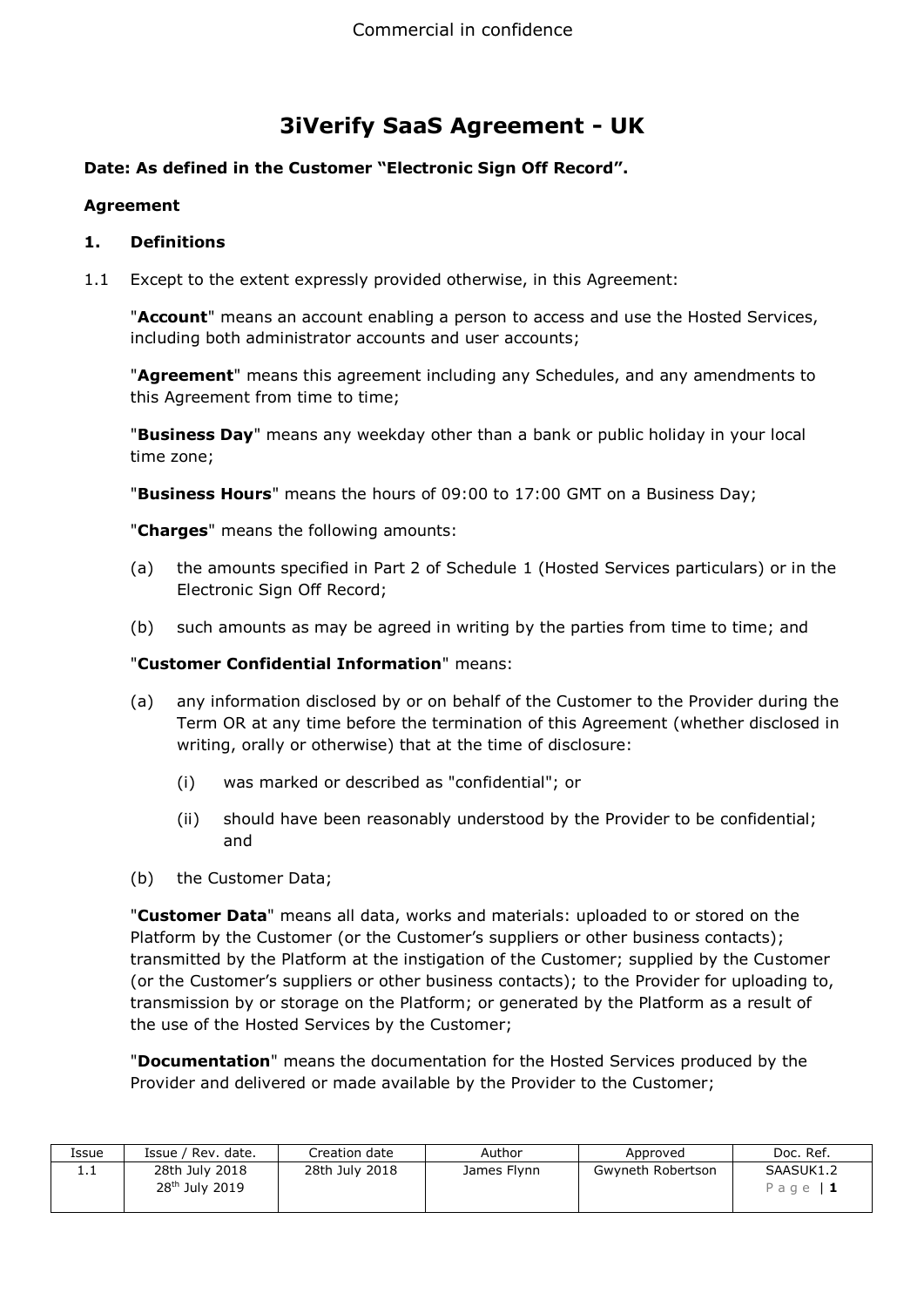"**Effective Date**" means the date of execution of this Agreement;

"**Electronic Sign Off Record**" means the record stored in Primority Ltd's 3iVerify system that the Customer signs electronically;

"**Force Majeure Event**" means an event, or a series of related events, that is outside the reasonable control of the party affected (including failures of the internet or any public telecommunications network, hacker attacks, denial of service attacks, virus or other malicious software attacks or infections, power failures, industrial disputes affecting any third party, changes to the law, disasters, explosions, fires, floods, riots, terrorist attacks and wars);

"**Hosted Services**" means the 3iVerify cloud software system, as specified in the Hosted Services Specification, which will be made available by the Provider to the Customer as a service via the internet in accordance with this Agreement;

"**Hosted Services Defect**" means a defect, error or bug in the Platform having an adverse effect OR a material adverse effect on the appearance, operation, functionality or performance of the Hosted Services, but excluding any defect, error or bug caused by or arising as a result of:

- (a) any act or omission of the Customer or any person authorised by the Customer to use the Platform or Hosted Services;
- (b) any use of the Platform or Hosted Services contrary to the Documentation, whether by the Customer or by any person authorized by the Customer;
- (c) a failure of the Customer to perform or observe any of its obligations in this Agreement; and/or
- (d) an incompatibility between the Platform or Hosted Services and any other system, network, application, program, hardware or software not specified as compatible in the Hosted Services Specification;

"**Hosted Services Specification**" means the specification for the Platform and Hosted Services set out in Part 1 of Schedule 1 (Hosted Services particulars) and in the Documentation;

"**Intellectual Property Rights**" means all intellectual property rights wherever in the world, whether registrable or unregistrable, registered or unregistered, including any application or right of application for such rights (and these "intellectual property rights" include copyright and related rights, database rights, confidential information, trade secrets, know-how, business names, trade names, trade marks, service marks, passing off rights, unfair competition rights, patents, petty patents, utility models, semi-conductor topography rights and rights in designs);

"**Maintenance Services**" means the general maintenance of the Platform and Hosted Services, and the application of Updates and Upgrades;

| Issue    | Issue / Rev. date.                           | Creation date  | Author      | Approved          | Doc. Ref.              |
|----------|----------------------------------------------|----------------|-------------|-------------------|------------------------|
| <b>.</b> | 28th July 2018<br>28 <sup>th</sup> July 2019 | 28th July 2018 | James Flynn | Gwyneth Robertson | SAASUK1.2<br>Page $ 2$ |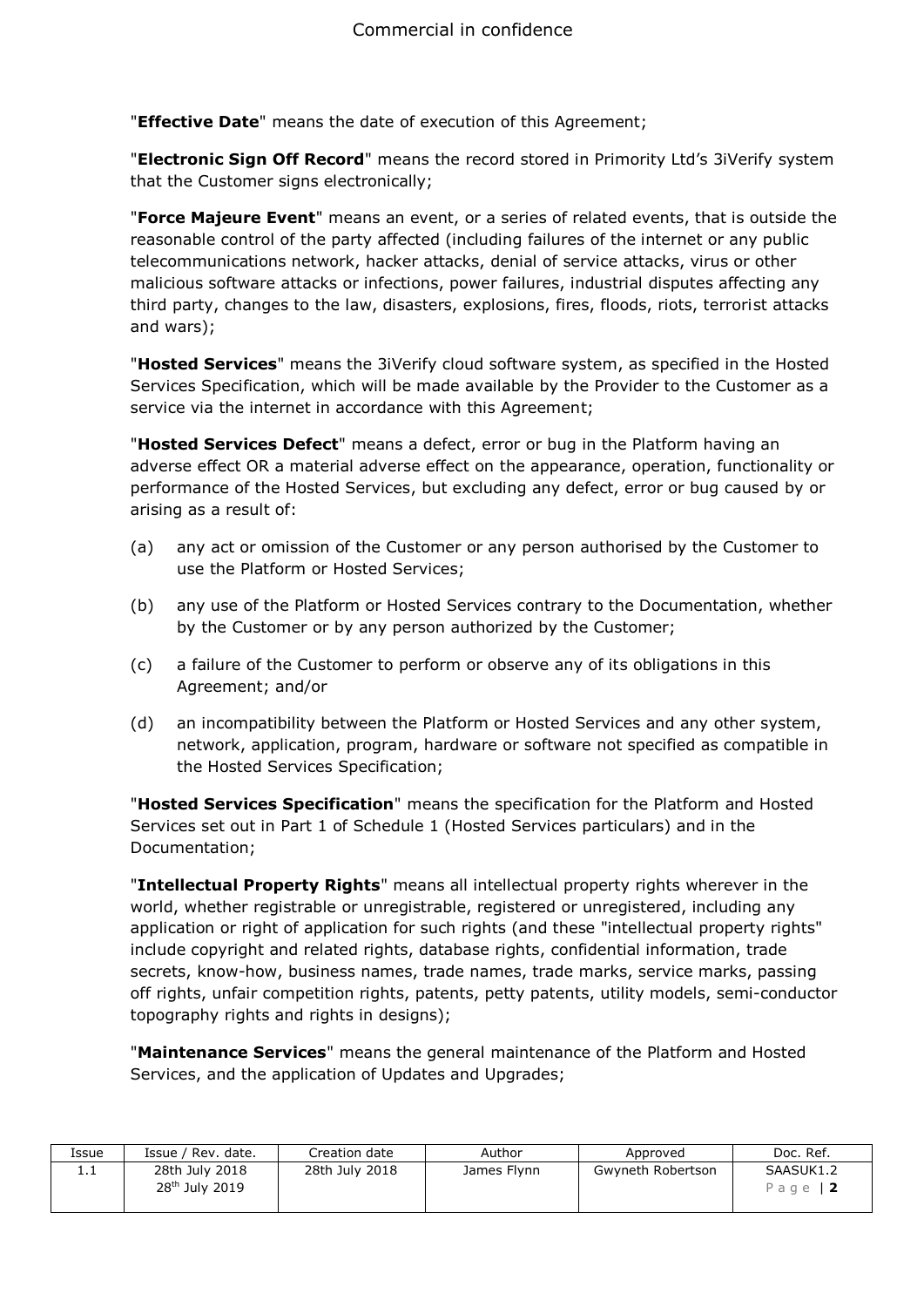"**Mobile App**" means any mobile application that is made available by the Provider to the Customer for the purposes of accessing data and information in the Platform;

"**Permitted Purpose**" means the management of supplier compliance information or other permitted purpose by agreement in writing or email;

"**Personal Data**" has the meaning given to it in the Data Protection Act 1998;

"**Platform**" means the platform managed by the Provider and used by the Provider to provide the Hosted Services, including the application and database software for the Hosted Services, the system and server software used to provide the Hosted Services, and the computer hardware on which that application, database, system and server software is installed;

"**Schedule**" means any schedule attached to the main body of this Agreement;

"**Services**" means any services that the Provider provides to the Customer, or has an obligation to provide to the Customer, under this Agreement;

"**Support Services**" means support in relation to the use of, and the identification and resolution of errors in, the Hosted Services;

"**Supported Web Browser**" means the current release from time to time of Microsoft Internet Explorer, Mozilla Firefox, Google Chrome or Apple Safari, or any other web browser that the Provider agrees in writing shall be supported;

"**Term**" means the term of this Agreement, commencing in accordance with Clause 3.1 and ending in accordance with Clause 3.2;

"**Update**" means a hotfix, patch or minor version update to any Platform software; and

"**Upgrade**" means a major version upgrade of any Platform software.

#### **2. Jurisdiction**

2.1 This agreement shall be governed by the jurisdiction and laws of the United Kingdom and specifically in the jurisdiction where the Customer's business is registered with local tax authorities.

#### **3. Term**

- 3.1 This Agreement shall come into force upon the Effective Date.
- 3.2 This Agreement shall continue in force for an initial period of 12 months from the Effective Date, subject to termination in accordance with Clause 18.
- 3.3 This Agreement shall continue in force for an additional period of 12 months on each anniversary of the Effective Date, subject to termination in accordance with Clause 18.

| Issue    | Issue / Rev. date.                           | Creation date  | Author      | Approved          | Doc. Ref.                   |
|----------|----------------------------------------------|----------------|-------------|-------------------|-----------------------------|
| <b>.</b> | 28th July 2018<br>28 <sup>th</sup> July 2019 | 28th July 2018 | James Flynn | Gwyneth Robertson | SAASUK1.2<br>Page $\vert$ 3 |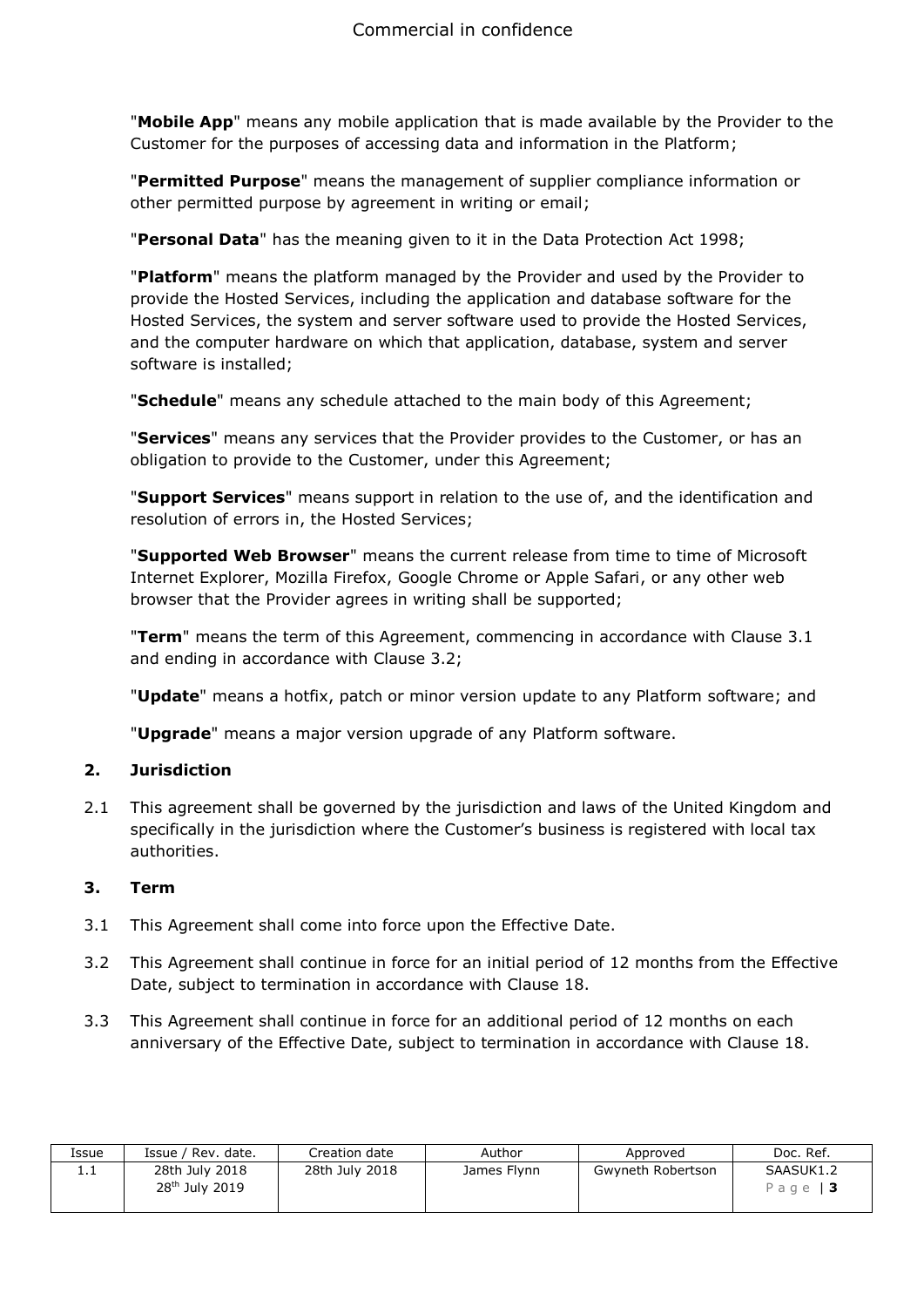#### **4. Hosted Services**

- 4.1 The Provider shall create an Account for the Customer and shall provide to the Customer login details for that Account on, or promptly following, the Effective Date.
- 4.2 The Provider hereby grants to the Customer a worldwide, non-exclusive licence to use the Hosted Services by means of a Supported Web Browser for the internal business purposes of the Customer in accordance with the Documentation during the Term.
- 4.3 The licence granted by the Provider to the Customer under Clause 4.2 is subject to the following limitations:
	- (a) the Hosted Services may only be used by the officers, employees, agents, suppliers and subcontractors of the Customer
	- (b) the Hosted Services are based on the agreed number of suppliers to be managed, communicated from time to time, and not by individual user accounts
- 4.4 Except to the extent expressly permitted in this Agreement or required by law on a nonexcludable basis, the licence granted by the Provider to the Customer under Clause 4.2 is subject to the following prohibitions:
	- (a) the Customer must not sub-license its right to access and use the Hosted Services;
	- (b) the Customer must not permit any unauthorised person to access or use the Hosted Services;
	- (c) the Customer must not use the Hosted Services to provide services to third parties;
	- (d) the Customer must not make any alteration to the Platform, except as permitted by the Documentation.
- 4.5 The Customer shall use reasonable endeavours, including reasonable security measures relating to administrator Account access details, to ensure that no unauthorised person may gain access to the Hosted Services using an administrator Account.
- 4.6 The Provider shall use all reasonable endeavours to maintain the availability of the Hosted Services to the Customer at the gateway between the public internet and the network of the hosting services provider for the Hosted Services but does not guarantee 100% availability.
- 4.7 For the avoidance of doubt, downtime caused directly or indirectly by any of the following shall not be considered a breach of this Agreement:
	- (a) a Force Majeure Event;
	- (b) a fault or failure of the internet or any public telecommunications network;
	- (c) a fault or failure of the Customer's computer systems or networks;

| Issue    | Issue / Rev. date.         | Creation date  | Author      | Approved          | Doc. Ref. |
|----------|----------------------------|----------------|-------------|-------------------|-----------|
| <b>.</b> | 28th July 2018             | 28th July 2018 | James Flynn | Gwyneth Robertson | SAASUK1.2 |
|          | 28 <sup>th</sup> July 2019 |                |             |                   | Page   4  |
|          |                            |                |             |                   |           |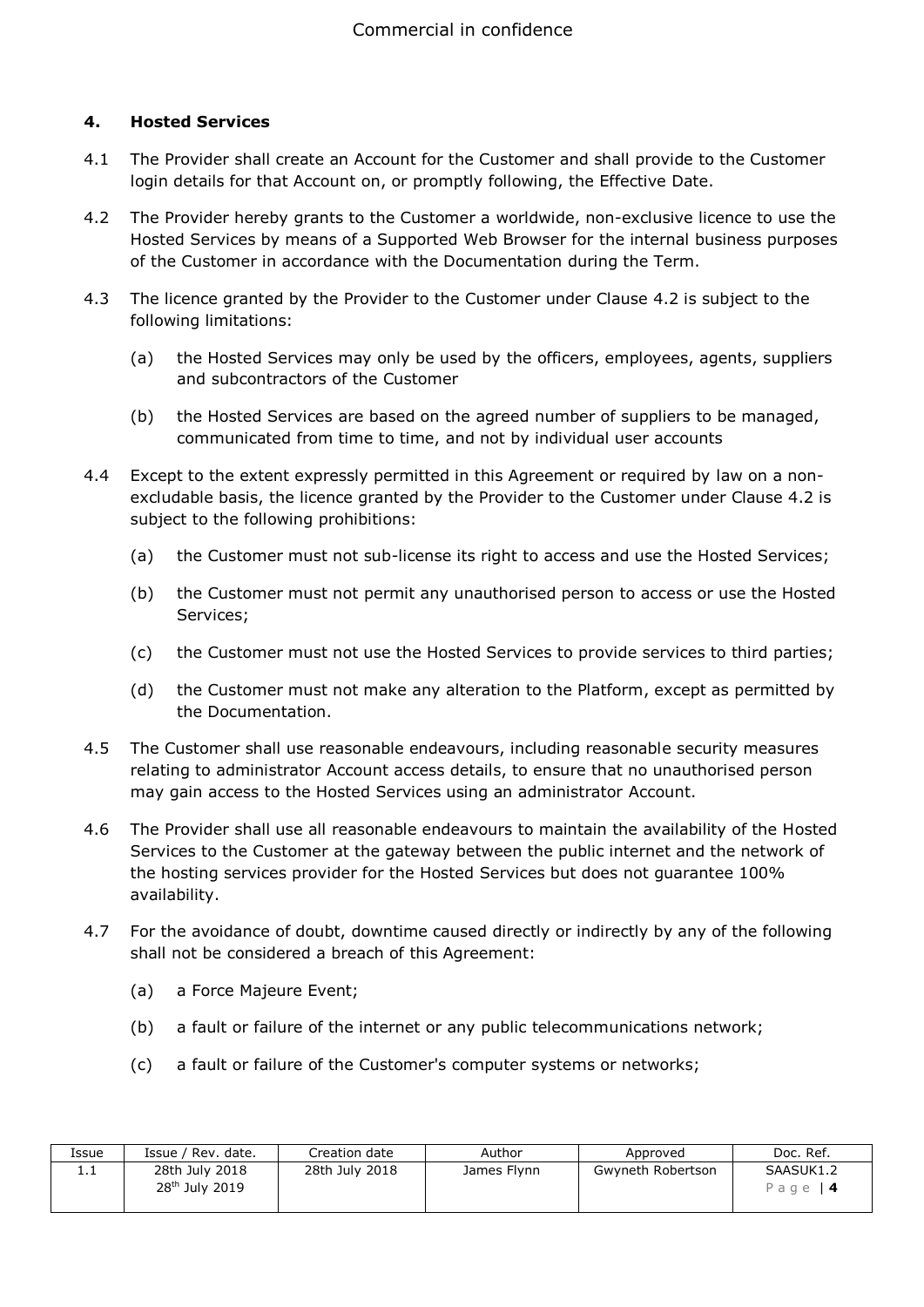- (d) any breach by the Customer of this Agreement; or
- (e) scheduled maintenance carried out in accordance with this Agreement.
- 4.8 The Customer must comply with Schedule 2 (Acceptable Use Policy) and must ensure that all persons using the Hosted Services with the authority of the Customer or by means of an administrator Account comply with Schedule 2 (Acceptable Use Policy).
- 4.9 The Customer must not use the Hosted Services in any way that causes, or may cause, damage to the Hosted Services or Platform or impairment of the availability or accessibility of the Hosted Services.
- 4.10 The Customer must not use the Hosted Services:
	- (a) in any way that is unlawful, illegal, fraudulent or harmful; or
	- (b) in connection with any unlawful, illegal, fraudulent or harmful purpose or activity.
- 4.11 For the avoidance of doubt, the Customer has no right to access the software code (including object code, intermediate code and source code) of the Platform, either during or after the Term.
- 4.12 The Provider may suspend the provision of the Hosted Services if any amount due to be paid by the Customer to the Provider under this Agreement is overdue, and the Provider has given to the Customer at least 30 days' written notice, following the amount becoming overdue, of its intention to suspend the Hosted Services on this basis.

#### **5. Maintenance Services**

- 5.1 The Provider shall provide the Maintenance Services to the Customer during the Term.
- 5.2 The Provider shall where practicable give to the Customer at least 5 Business Days' prior written notice of scheduled Maintenance Services that are likely to affect the availability of the Hosted Services or are likely to have a material negative impact upon the Hosted Services, without prejudice to the Provider's other notice obligations under this main body of this Agreement.
- 5.3 The Provider shall give to the Customer at least 5 Business Days' prior written notice of the application of an Upgrade to the Platform.
- 5.4 The Provider shall give to the Customer written notice of the application of any security Update to the Platform and at least 5 Business Days' prior written notice of the application of any non-security Update to the Platform.
- 5.5 The Provider shall provide the Maintenance Services in accordance with the standards of skill and care reasonably expected from a leading service provider in the Provider's industry.
- 5.6 The Provider may suspend the provision of the Maintenance Services if any amount due to be paid by the Customer to the Provider under this Agreement is overdue, and the

| Issue | Issue /<br>' Rev. date.                      | Creation date  | Author      | Approved          | Doc. Ref.             |
|-------|----------------------------------------------|----------------|-------------|-------------------|-----------------------|
| ⊥.⊥   | 28th July 2018<br>28 <sup>th</sup> July 2019 | 28th July 2018 | James Flynn | Gwyneth Robertson | SAASUK1.2<br>Page   5 |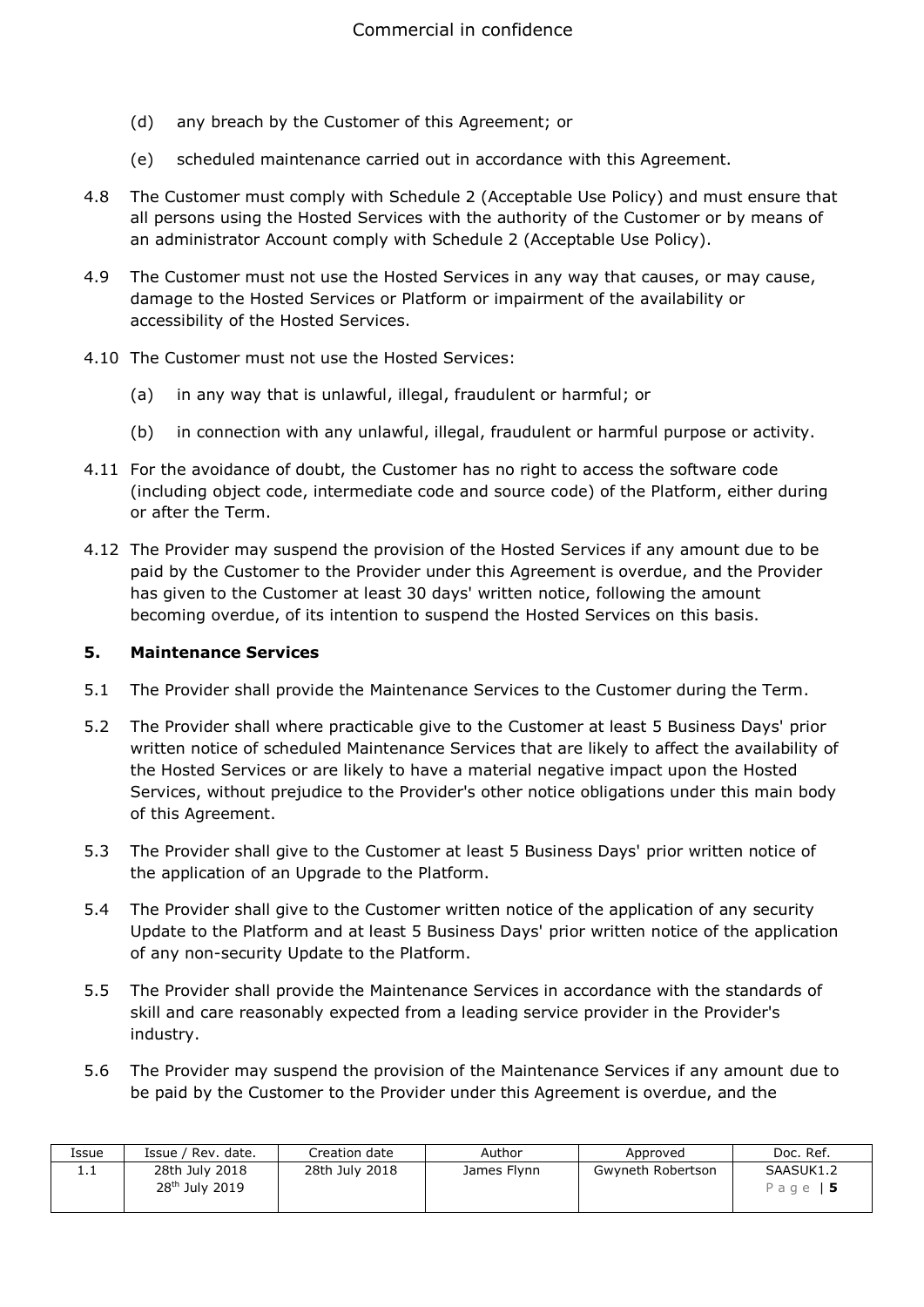Provider has given to the Customer at least 30 days' written notice, following the amount becoming overdue, of its intention to suspend the Maintenance Services on this basis.

#### **6. Support Services**

- 6.1 The Provider shall provide the Support Services to the Customer during the Term.
- 6.2 The Provider shall make available to the Customer a helpdesk in accordance with the provisions of this main body of this Agreement.
- 6.3 The Provider shall provide the Support Services in accordance with the standards of skill and care reasonably expected from a leading service provider in the Provider's industry.
- 6.4 The Customer may use the helpdesk for the purposes of requesting and, where applicable, receiving the Support Services; and the Customer must not use the helpdesk for any other purpose.
- 6.5 The Provider shall respond promptly to all requests for Support Services made by the Customer through the helpdesk.
- 6.6 The Provider may suspend the provision of the Support Services if any amount due to be paid by the Customer to the Provider under this Agreement is overdue, and the Provider has given to the Customer at least 30 days' written notice, following the amount becoming overdue, of its intention to suspend the Support Services on this basis.

#### **7. Customer Data**

- 7.1 The Customer hereby grants to the Provider a non-exclusive licence to copy, reproduce, store, distribute, publish, export, adapt, edit and translate the Customer Data to the extent reasonably required for the performance of the Provider's obligations and the exercise of the Provider's rights under this Agreement, together with the right to sublicense these rights to its hosting, connectivity and telecommunications service providers to the extent reasonably required for the performance of the Provider's obligations and the exercise of the Provider's rights under this Agreement.
- 7.2 The Customer warrants to the Provider that the Customer Data when used by the Provider in accordance with this Agreement will not infringe the Intellectual Property Rights or other legal rights of any person, and will not breach the provisions of any law, statute or regulation, in any jurisdiction and under any applicable law.
- 7.3 The Provider shall create a back-up copy of the Customer Data at least daily, shall ensure that each such copy is sufficient to enable the Provider to restore the Hosted Services to the state they were in at the time the back-up was taken, and shall retain and securely store each such copy for a minimum period of 30 days.
- 7.4 Within the period of 1 Business Day following receipt of a written request from the Customer, the Provider shall use all reasonable endeavours to restore to the Platform the Customer Data stored in any back-up copy created and stored by the Provider in

| Issue | Issue / Rev. date.                           | Creation date  | Author      | Approved          | Doc. Ref.             |
|-------|----------------------------------------------|----------------|-------------|-------------------|-----------------------|
| 1. L  | 28th July 2018<br>28 <sup>th</sup> July 2019 | 28th July 2018 | James Flynn | Gwyneth Robertson | SAASUK1.2<br>Page   6 |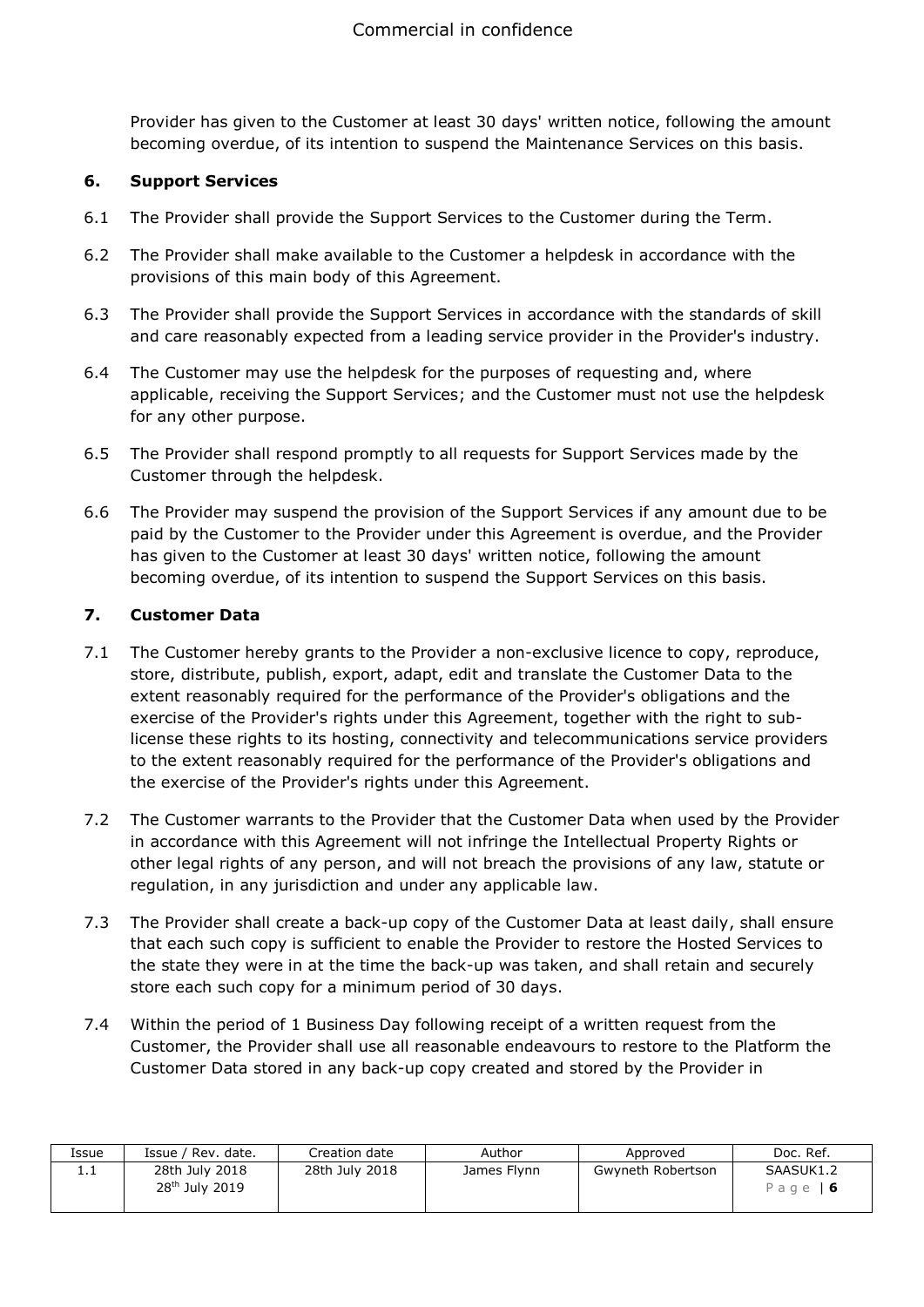accordance with Clause 7.3. The Customer acknowledges that this process will overwrite the Customer Data stored on the Platform prior to the restoration.

7.5 Should the contract be terminated by either party, or The Customer decides not to renew the contract, The Provider will make available, on request, to The Customer, and within 5 working days, all data and documents owned by the customer at the point the contract ended. The Provider will provide a zipped back-up file containing all PDF documents created by the system, a copy of all supplier documents uploaded into the system and a list of suppliers and raw materials contained within the system.

# **8. Mobile App**

8.1 The parties acknowledge and agree that the use of any Mobile App, the parties' respective rights and obligations in relation to the Mobile App and any liabilities of either party arising out of the use of the Mobile App shall be subject to separate terms and conditions, and accordingly this Agreement shall not govern any such use, rights, obligations or liabilities.

# **9. No assignment of Intellectual Property Rights**

9.1 Nothing in this Agreement shall operate to assign or transfer any Intellectual Property Rights from the Provider to the Customer, or from the Customer to the Provider.

# **10. Charges**

- 10.1 The Customer shall pay the Charges to the Provider in accordance with this Agreement.
- 10.2 If the Charges are based in whole or part upon the time spent by the Provider performing the Services, the Provider must obtain the Customer's written consent before performing Services that result in any estimate of time-based Charges given to the Customer being exceeded or any budget for time-based Charges agreed by the parties being exceeded; and unless the Customer agrees otherwise in writing, the Customer shall not be liable to pay to the Provider any Charges in respect of Services performed in breach of this Clause 10.2.
- 10.3 All amounts stated in or in relation to this Agreement are, unless the context requires otherwise, exclusive of any applicable value added taxes, which will be added to those amounts and payable by the Customer to the Provider.
- 10.4 The Provider may elect to vary any element of the Charges by giving to the Customer not less than 30 days' written notice of the variation expiring on any anniversary of the date of execution of this Agreement, providing that no such variation shall result in an aggregate percentage increase in the relevant element of the Charges during the Term that exceeds 2% over the percentage increase, during the same period, in the Consumer Price Index published by the United Kingdom Office for National Statistics.

| Issue | Issue / Rev. date.                           | Creation date  | Author      | Approved          | Doc. Ref.               |
|-------|----------------------------------------------|----------------|-------------|-------------------|-------------------------|
| .     | 28th July 2018<br>28 <sup>th</sup> July 2019 | 28th July 2018 | James Flynn | Gwyneth Robertson | SAASUK1.2<br>Page   $7$ |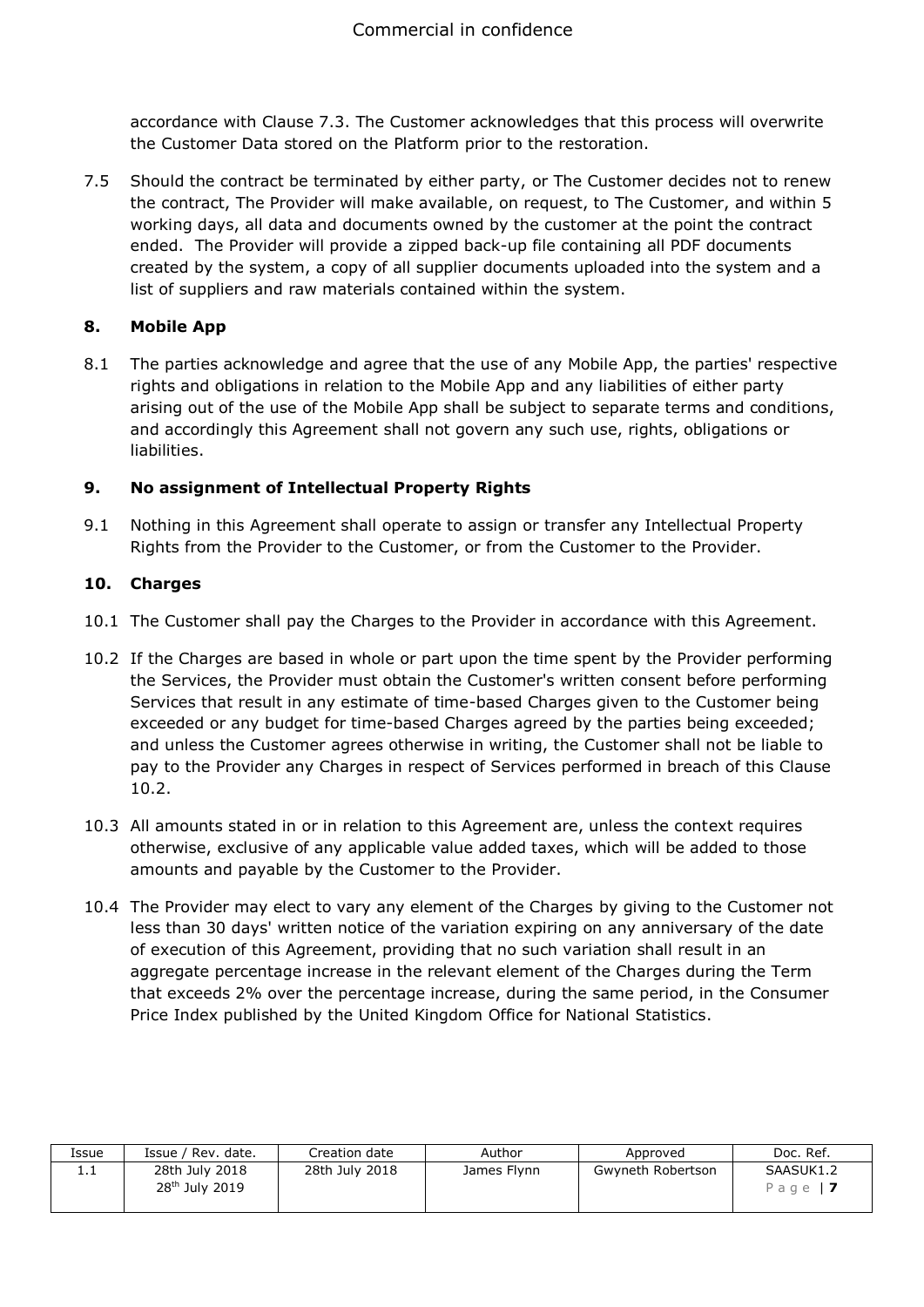# **11. Payments**

- 11.1 The Provider shall issue invoices for the Charges to the Customer in advance of the period to which they relate.
- 11.2 The Customer must pay the Charges to the Provider on receipt of an invoice issued in accordance with this Clause 11, providing that the Charges must in all cases be paid before the commencement of the period to which they relate.
- 11.3 The Customer must pay the Charges by debit card, credit card, direct debit or bank wire transfer (using such payment details as are notified by the Provider to the Customer from time to time).
- 11.4 If the Customer does not pay any amount properly due to the Provider under this Agreement, the Provider may:
	- (a) charge the Customer interest on the overdue amount at the rate of 8% per annum above the Bank of England, or other central bank base rate in the country where the Customer is located, from time to time (which interest will accrue daily until the date of actual payment and be compounded at the end of each named calendar month); or
	- (b) claim interest and statutory compensation from the Customer pursuant to the Late Payment of Commercial Debts (Interest) Act 1998 in the UK or relevant legislation in the jurisdiction of the Customer's country.

#### **12. Provider's confidentiality obligations**

- 12.1 The Provider must:
	- (a) keep the Customer Confidential Information strictly confidential;
	- (b) not disclose the Customer Confidential Information to any person without the Customer's prior written consent, and then only under conditions of confidentiality approved in writing by the Customer;
	- (c) use the same degree of care to protect the confidentiality of the Customer Confidential Information as the Provider uses to protect the Provider's own confidential information of a similar nature, being at least a reasonable degree of care;
	- (d) act in good faith at all times in relation to the Customer Confidential Information; and
	- (e) not use any of the Customer Confidential Information for any purpose other than the Permitted Purpose.
- 12.2 Notwithstanding Clause 12.1, the Provider may disclose the Customer Confidential Information to the Provider's officers, employees, professional advisers, insurers, agents and subcontractors who have a need to access the Customer Confidential Information for

| Issue   | Issue / Rev. date.                           | Creation date  | Author      | Approved          | Doc. Ref.                   |
|---------|----------------------------------------------|----------------|-------------|-------------------|-----------------------------|
| <b></b> | 28th July 2018<br>28 <sup>th</sup> July 2019 | 28th July 2018 | James Flynn | Gwyneth Robertson | SAASUK1.2<br>Page $\vert$ 8 |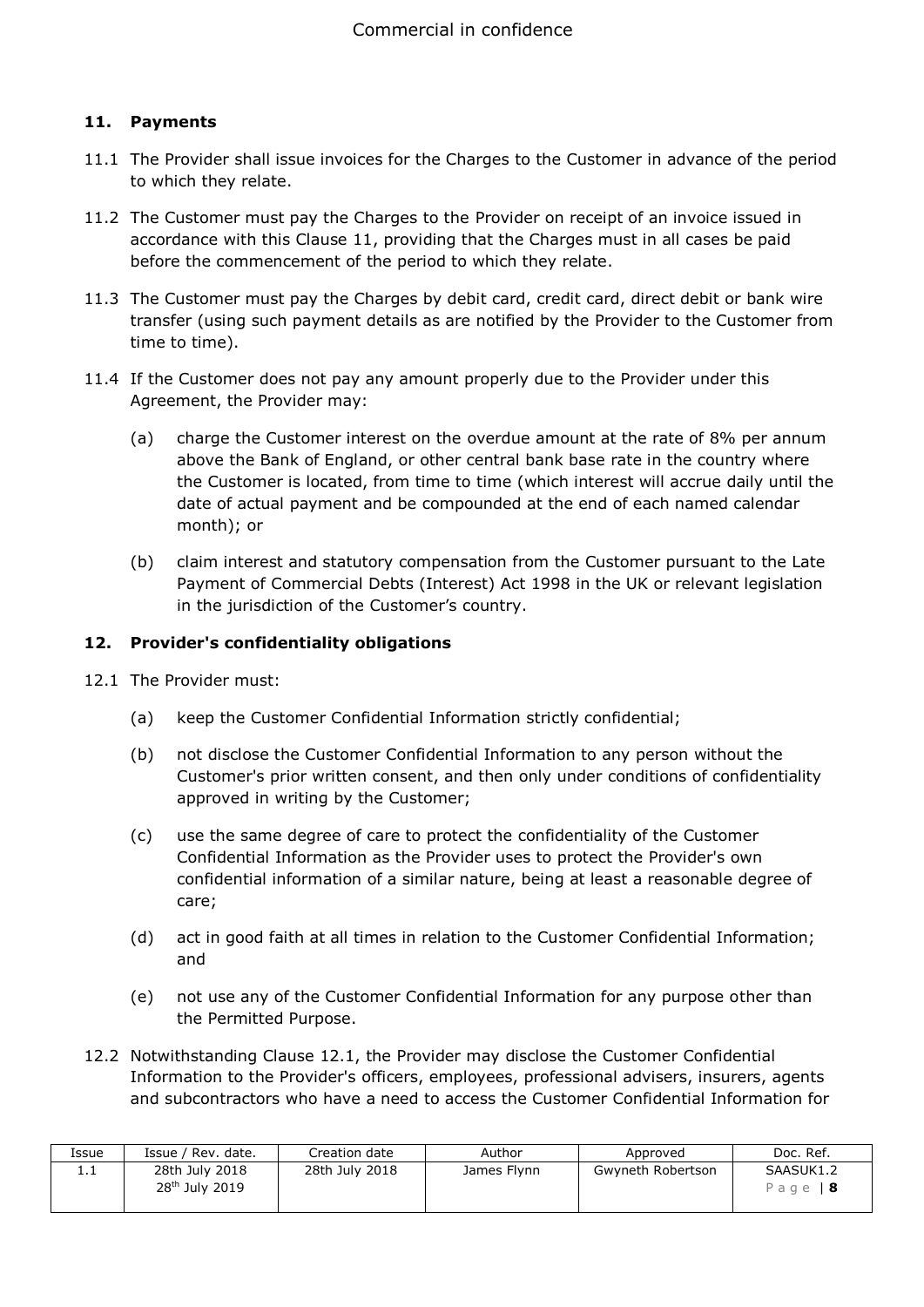the performance of their work with respect to the Permitted Purpose and who are bound by a written agreement or professional obligation to protect the confidentiality of the Customer Confidential Information.

- 12.3 This Clause 12 imposes no obligations upon the Provider with respect to Customer Confidential Information that:
	- (a) is known to the Provider before disclosure under this Agreement and is not subject to any other obligation of confidentiality;
	- (b) is or becomes publicly known through no act or default of the Provider; or
	- (c) is obtained by the Provider from a third party in circumstances where the Provider has no reason to believe that there has been a breach of an obligation of confidentiality.
- 12.4 The restrictions in this Clause 12 do not apply to the extent that any Customer Confidential Information is required to be disclosed by any law or regulation, by any judicial or governmental order or request, or pursuant to disclosure requirements relating to the listing of the stock of the Provider on any recognised stock exchange.
- 12.5 The provisions of this Clause 12 shall continue in force for a period of 5 years following the termination of this Agreement, at the end of which period they will cease to have effect.

# **13. Data protection**

- 13.1 The Customer warrants to the Provider that it has the legal right to disclose all Personal Data that it does in fact disclose to the Provider under or in connection with this Agreement, and that the processing of that Personal Data by the Provider for the Permitted Purpose in accordance with this Agreement will not breach any applicable data protection or data privacy laws (including the Data Protection Act 1998).
- 13.2 To the extent that the Provider processes Personal Data disclosed by the Customer, the Provider warrants that:
	- (a) it will act only on instructions from the Customer in relation to the processing of that Personal Data;
	- (b) it has in place appropriate security measures (both technical and organisational) against unlawful or unauthorised processing of that Personal Data and against loss or corruption of that Personal Data; and

| Issue | Issue / Rev. date.                           | Creation date  | Author      | Approved          | Doc. Ref.             |
|-------|----------------------------------------------|----------------|-------------|-------------------|-----------------------|
| 1.1   | 28th July 2018<br>28 <sup>th</sup> July 2019 | 28th July 2018 | James Flynn | Gwyneth Robertson | SAASUK1.2<br>Page   9 |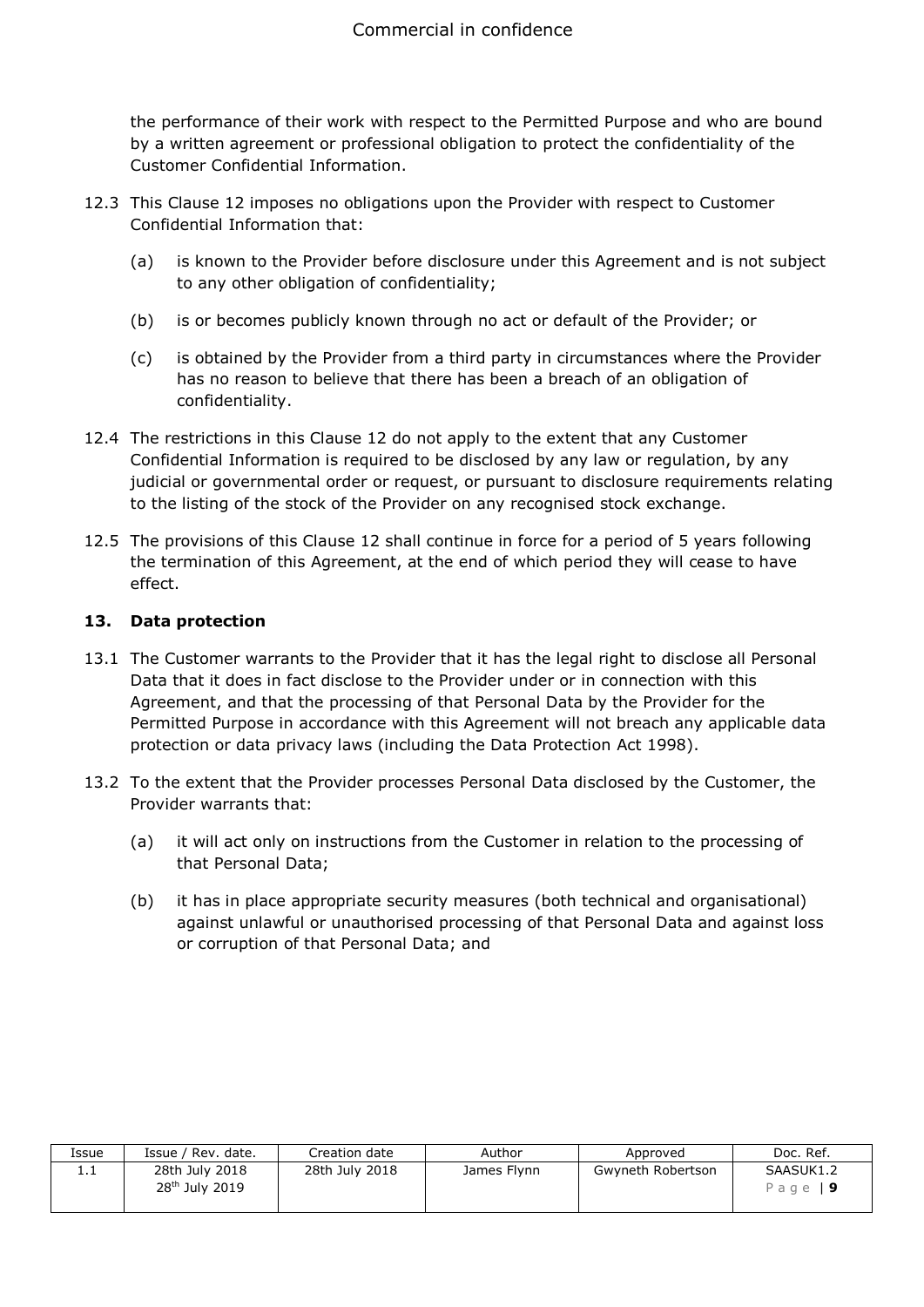#### **14. Warranties**

- 14.1 The Provider warrants to the Customer that:
	- (a) the Provider has the legal right and authority to enter into this Agreement and to perform its obligations under this Agreement;
	- (b) the Provider will comply with all applicable legal and regulatory requirements applying to the exercise of the Provider's rights and the fulfilment of the Provider's obligations under this Agreement; and
	- (c) the Provider has or has access to all necessary know-how, expertise and experience to perform its obligations under this Agreement.
- 14.2 The Provider warrants to the Customer that:
	- (a) the Platform and Hosted Services will conform in all material respects with the Hosted Services Specification;
	- (b) the Hosted Services will be free from Hosted Services Defects;
	- (c) the application of Updates and Upgrades to the Platform by the Provider will not introduce any Hosted Services Defects into the Hosted Services;
	- (d) the Platform will be free from viruses, worms, Trojan horses, ransomware, spyware, adware and other malicious software programs; and
	- (e) the Platform will incorporate security features reflecting the requirements of good industry practice.
- 14.3 The Provider warrants to the Customer that the Hosted Services, when used by the Customer in accordance with this Agreement, will not breach any laws, statutes or regulations applicable in any jurisdiction and under any applicable law
- 14.4 The Provider warrants to the Customer that the Hosted Services, when used by the Customer in accordance with this Agreement, will not infringe the Intellectual Property Rights of any person in any jurisdiction and under any applicable law.
- 14.5 If the Provider reasonably determines, or any third party alleges, that the use of the Hosted Services by the Customer in accordance with this Agreement infringes any person's Intellectual Property Rights, the Provider may at its own cost and expense:
	- (a) modify the Hosted Services in such a way that they no longer infringe the relevant Intellectual Property Rights; or
	- (b) procure for the Customer the right to use the Hosted Services in accordance with this Agreement.
- 14.6 The Customer warrants to the Provider that it has the legal right and authority to enter into this Agreement and to perform its obligations under this Agreement.

| Issue | Issue / Rev. date.                           | Creation date  | Author      | Approved          | Doc. Ref.              |
|-------|----------------------------------------------|----------------|-------------|-------------------|------------------------|
| ⊥.⊥   | 28th July 2018<br>28 <sup>th</sup> July 2019 | 28th July 2018 | James Flynn | Gwyneth Robertson | SAASUK1.2<br>Page   10 |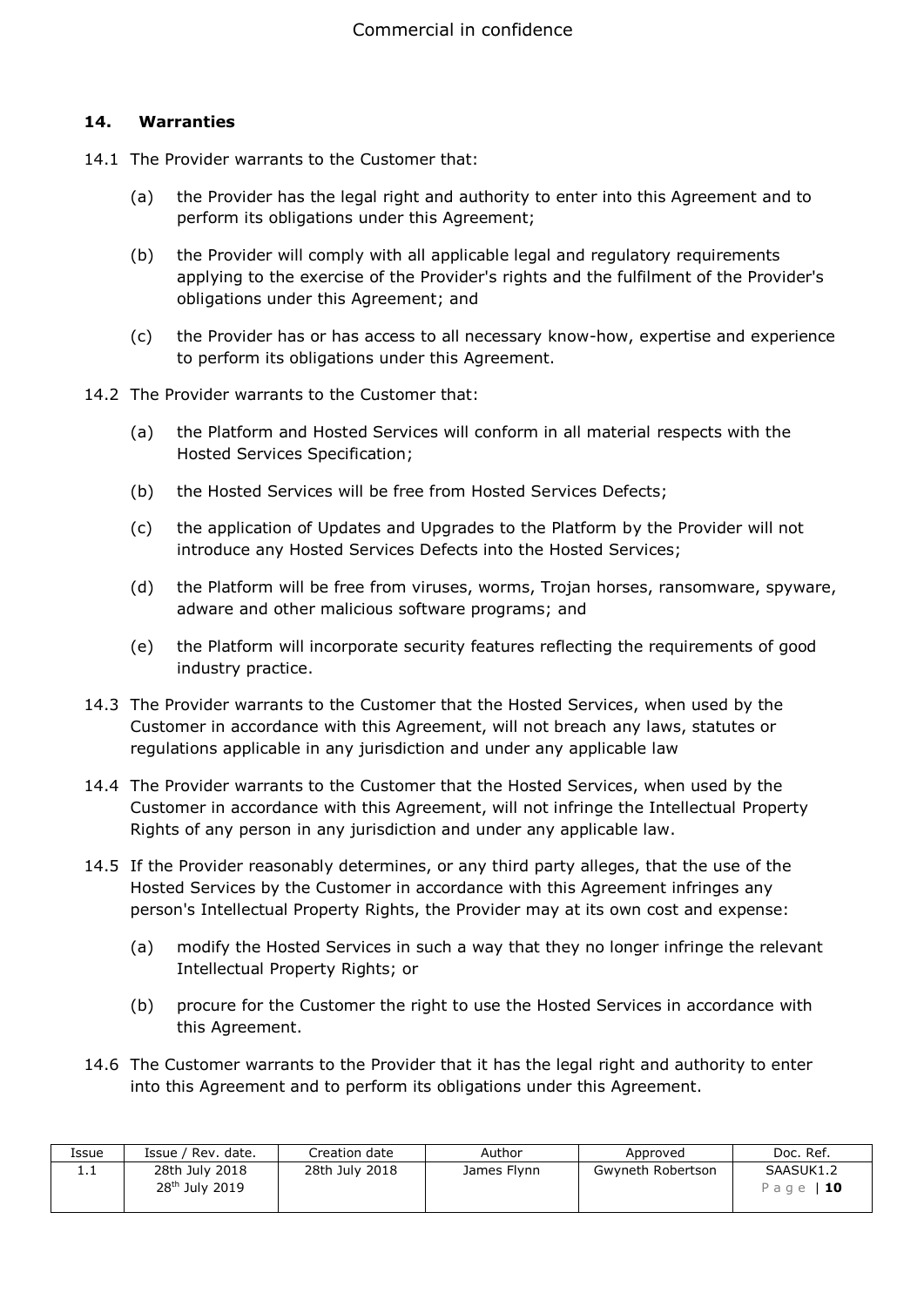14.7 All of the parties' warranties and representations in respect of the subject matter of this Agreement are expressly set out in this Agreement. To the maximum extent permitted by applicable law, no other warranties or representations concerning the subject matter of this Agreement will be implied into this Agreement or any related contract.

#### **15. Acknowledgements and warranty limitations**

- 15.1 The Customer acknowledges that complex software is never wholly free from defects, errors and bugs; and subject to the other provisions of this Agreement, the Provider gives no warranty or representation that the Hosted Services will be wholly free from defects, errors and bugs.
- 15.2 The Customer acknowledges that complex software is never entirely free from security vulnerabilities; and subject to the other provisions of this Agreement, the Provider gives no warranty or representation that the Hosted Services will be entirely secure.
- 15.3 The Customer acknowledges that the Hosted Services are designed to be compatible only with that software and those systems specified as compatible in the Hosted Services Specification; and the Provider does not warrant or represent that the Hosted Services will be compatible with any other software or systems.
- 15.4 The Customer acknowledges that the Provider will not provide any legal, financial, accountancy or taxation advice under this Agreement or in relation to the Hosted Services; and, except to the extent expressly provided otherwise in this Agreement, the Provider does not warrant or represent that the Hosted Services or the use of the Hosted Services by the Customer will not give rise to any legal liability on the part of the Customer or any other person.

# **16. Limitations and exclusions of liability**

- 16.1 Nothing in this Agreement will:
	- (a) limit or exclude any liability for death or personal injury resulting from negligence;
	- (b) limit or exclude any liability for fraud or fraudulent misrepresentation;
	- (c) limit any liabilities in any way that is not permitted under applicable law; or
	- (d) exclude any liabilities that may not be excluded under applicable law.
- 16.2 The limitations and exclusions of liability set out in this Clause 16 and elsewhere in this Agreement:
	- (a) are subject to Clause 16.1; and
	- (b) govern all liabilities arising under this Agreement or relating to the subject matter of this Agreement, including liabilities arising in contract, in tort (including negligence) and for breach of statutory duty, except to the extent expressly provided otherwise in this Agreement.

| Issue    | Issue / Rev. date.                           | Creation date  | Author      | Approved          | Doc. Ref.                |
|----------|----------------------------------------------|----------------|-------------|-------------------|--------------------------|
| <b>.</b> | 28th July 2018<br>28 <sup>th</sup> July 2019 | 28th July 2018 | James Flynn | Gwyneth Robertson | SAASUK1.2<br>Page   $11$ |
|          |                                              |                |             |                   |                          |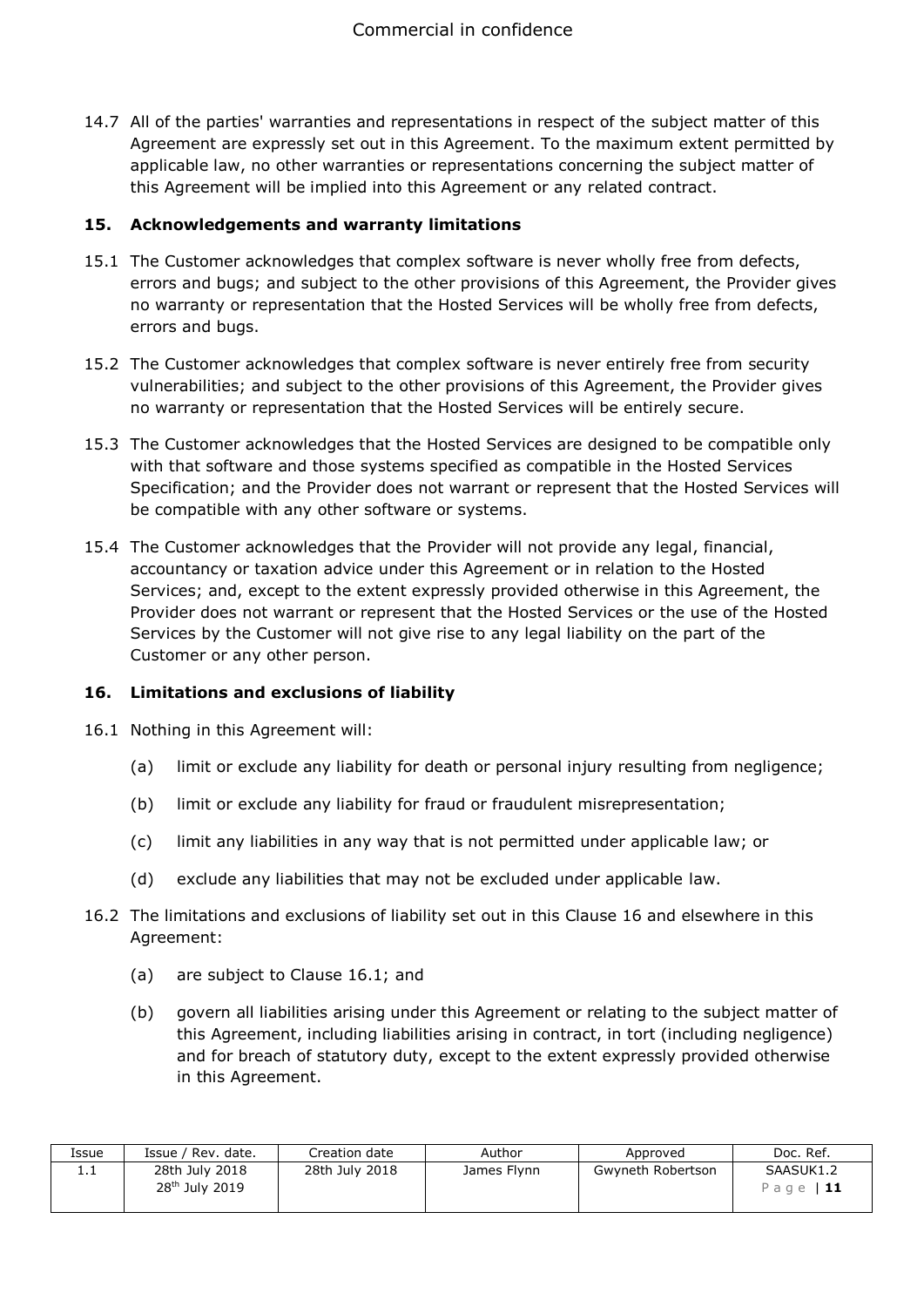- 16.3 Neither party shall be liable to the other party in respect of any losses arising out of a Force Majeure Event.
- 16.4 Neither party shall be liable to the other party in respect of any loss of profits or anticipated savings.
- 16.5 Neither party shall be liable to the other party in respect of any loss of revenue or income.
- 16.6 Neither party shall be liable to the other party in respect of any loss of use or production.
- 16.7 Neither party shall be liable to the other party in respect of any loss of business, contracts or opportunities.
- 16.8 Neither party shall be liable to the other party in respect of any loss or corruption of any data, database or software; providing that this Clause 16.8 shall not protect the Provider unless the Provider has fully complied with its obligations under Clause 7.3 and Clause 7.4.
- 16.9 Neither party shall be liable to the other party in respect of any special, indirect or consequential loss or damage.
- 16.10The liability of each party to the other party under this Agreement in respect of any event or series of related events shall not exceed the greater of:
	- (a) the total amount paid and payable by the Customer to the Provider under this Agreement in the 12-month period preceding the commencement of the event or events.
- 16.11The aggregate liability of each party to the other party under this Agreement shall not exceed the greater of:
	- (a) the total amount paid and payable by the Customer to the Provider under this Agreement.

# **17. Force Majeure Event**

- 17.1 If a Force Majeure Event gives rise to a failure or delay in either party performing any obligation under this Agreement (other than any obligation to make a payment), that obligation will be suspended for the duration of the Force Majeure Event.
- 17.2 A party that becomes aware of a Force Majeure Event which gives rise to, or which is likely to give rise to, any failure or delay in that party performing any obligation under this Agreement, must:
	- (a) promptly notify the other; and
	- (b) inform the other of the period for which it is estimated that such failure or delay will continue.

| Issue | Issue / Rev. date.                           | Creation date  | Author      | Approved          | Doc. Ref.              |
|-------|----------------------------------------------|----------------|-------------|-------------------|------------------------|
| ⊥.⊥   | 28th July 2018<br>28 <sup>th</sup> July 2019 | 28th July 2018 | James Flynn | Gwyneth Robertson | SAASUK1.2<br>Page   12 |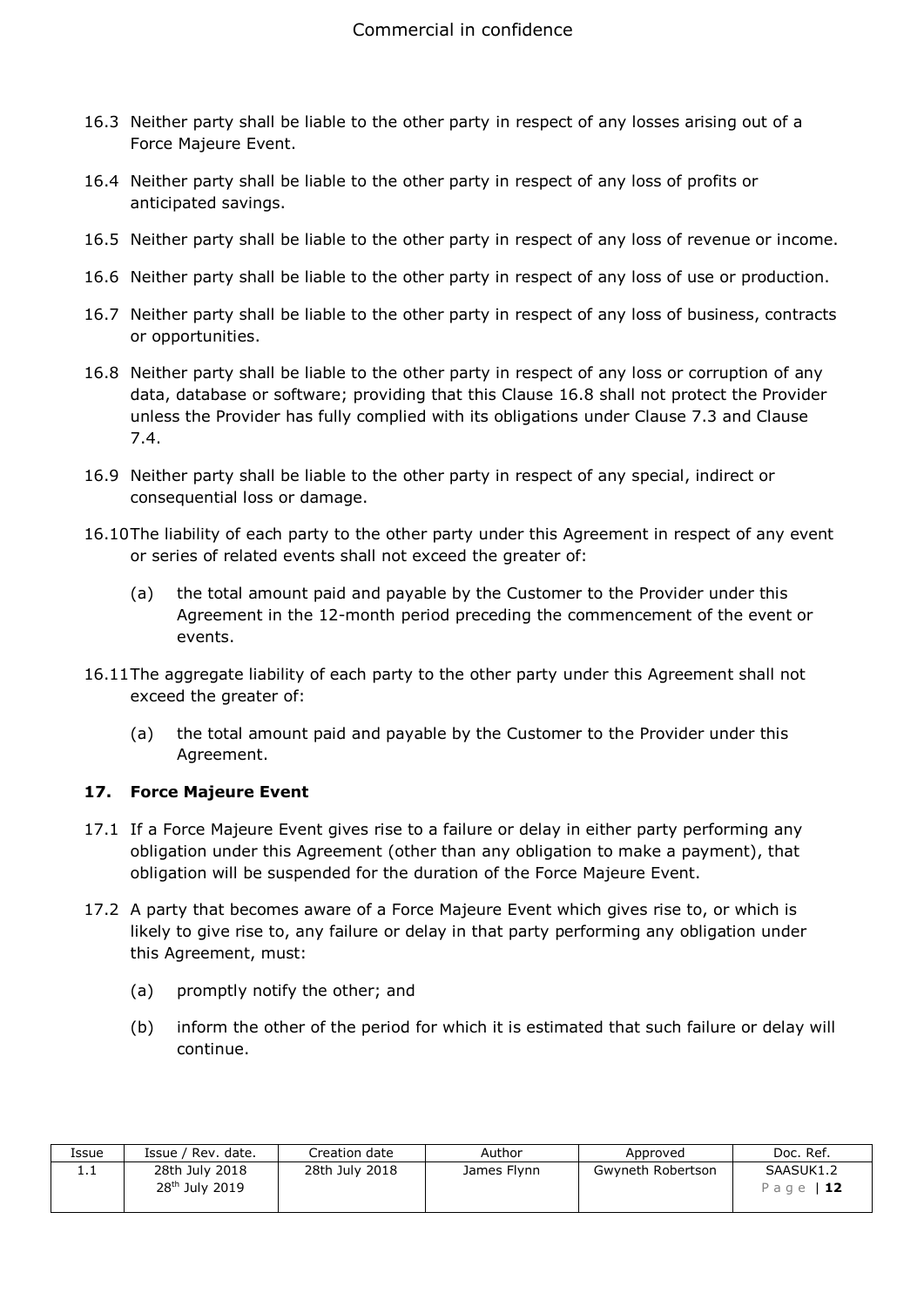17.3 A party whose performance of its obligations under this Agreement is affected by a Force Majeure Event must take reasonable steps to mitigate the effects of the Force Majeure Event.

# **18. Termination**

- 18.1 Either party may terminate this Agreement by giving to the other party at least 90 days' written notice of termination.
- 18.2 Either party may terminate this Agreement immediately by giving written notice of termination to the other party if the other party commits a material breach of this Agreement.
- 18.3 Either party may terminate this Agreement immediately by giving written notice of termination to the other party if:
	- (a) the other party:
		- (i) is dissolved;
		- (ii) ceases to conduct all (or substantially all) of its business;
		- (iii) is or becomes unable to pay its debts as they fall due;
		- (iv) is or becomes insolvent or is declared insolvent; or
		- (v) convenes a meeting or makes or proposes to make any arrangement or composition with its creditors;
	- (b) an administrator, administrative receiver, liquidator, receiver, trustee, manager or similar is appointed over any of the assets of the other party;
	- (c) an order is made for the winding up of the other party, or the other party passes a resolution for its winding up (other than for the purpose of a solvent company reorganisation where the resulting entity will assume all the obligations of the other party under this Agreement); or

#### **19. Effects of termination**

- 19.1 Upon the termination of this Agreement, all of the provisions of this Agreement shall cease to have effect, save that the following provisions of this Agreement shall survive and continue to have effect (in accordance with their express terms or otherwise indefinitely): Clauses 1, 4.11, 8, 11.2, 11.4, 12, 16, 19, 22 and 23.
- 19.2 Except to the extent that this Agreement expressly provides otherwise, the termination of this Agreement shall not affect the accrued rights of either party.
- 19.3 Within 30 days following the termination of this Agreement for any reason:

| Issue    | Issue / Rev. date.                           | Creation date  | Author      | Approved          | Doc. Ref.              |
|----------|----------------------------------------------|----------------|-------------|-------------------|------------------------|
| <b>.</b> | 28th July 2018<br>28 <sup>th</sup> July 2019 | 28th July 2018 | James Flynn | Gwyneth Robertson | SAASUK1.2<br>Page   13 |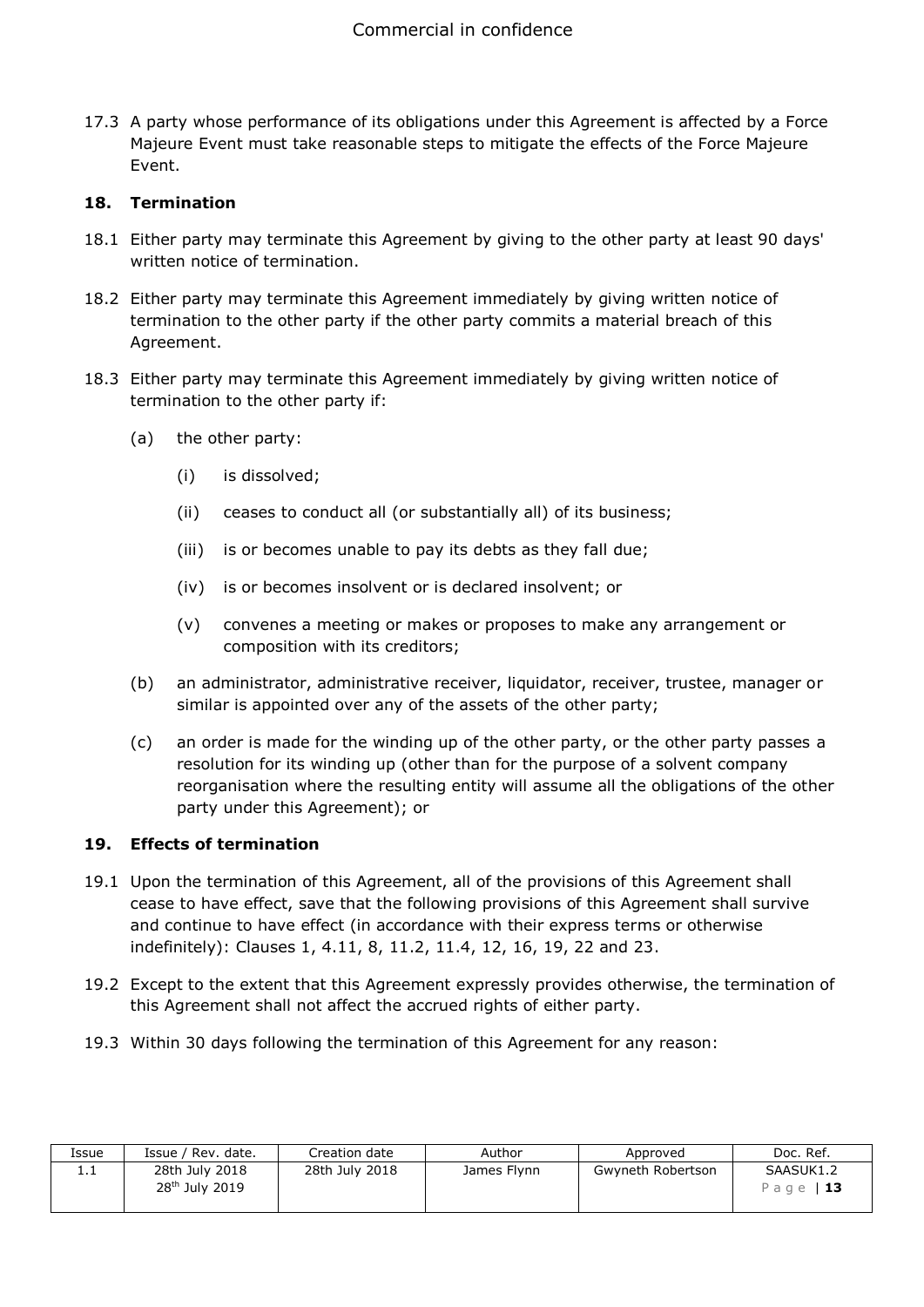- (a) the Customer must pay to the Provider any Charges in respect of Services provided to the Customer before the termination of this Agreement; and
- (b) the Provider must refund to the Customer any Charges paid by the Customer to the Provider in respect of Services that were to be provided to the Customer after the termination of this Agreement,

without prejudice to the parties' other legal rights.

#### **20. Notices**

- 20.1 Any notice from one party to the other party under this Agreement must be given by one of the following methods (using the relevant contact details set out in Clause 20.2 and Part 3 of Schedule 1 (Hosted Services particulars)):
	- (a) delivered personally or sent by courier, in which case the notice shall be deemed to be received upon delivery; or
	- (b) sent by recorded signed-for post, in which case the notice shall be deemed to be received 2 Business Days following posting,

providing that, if the stated time of deemed receipt is not within Business Hours, then the time of deemed receipt shall be when Business Hours next begin after the stated time.

- 20.2 The Provider's contact details for notices under this Clause 20 are as follows: James Flynn, Primority Ltd, 5 Williamsons Quay, Kirkcaldy, Fife, Scotland, UK, KY1 1JS.
- 20.3 The addressee and contact details set out in Clause 20.2 and Part 3 of Schedule 1 (Hosted Services particulars) may be updated from time to time by a party giving written notice of the update to the other party in accordance with this Clause 20.

# **21. Subcontracting**

- 21.1 The Provider must not subcontract any of its obligations under this Agreement without the prior written consent of the Customer, providing that the Customer must not unreasonably withhold or delay the giving of such consent.
- 21.2 The Provider shall remain responsible to the Customer for the performance of any subcontracted obligations.
- 21.3 Notwithstanding any other provision of this Agreement, the Customer acknowledges and agrees that the Provider may subcontract to any reputable third-party hosting business the hosting of the Platform and the provision of services in relation to the support and maintenance of elements of the Platform.

| Issue    | າ / Rev. date.<br>Issue /                    | Creation date  | Author      | Approved          | Doc. Ref.                     |
|----------|----------------------------------------------|----------------|-------------|-------------------|-------------------------------|
| <b>.</b> | 28th July 2018<br>28 <sup>th</sup> July 2019 | 28th July 2018 | James Flynn | Gwyneth Robertson | SAASUK1.2<br>Page 1 <b>14</b> |
|          |                                              |                |             |                   |                               |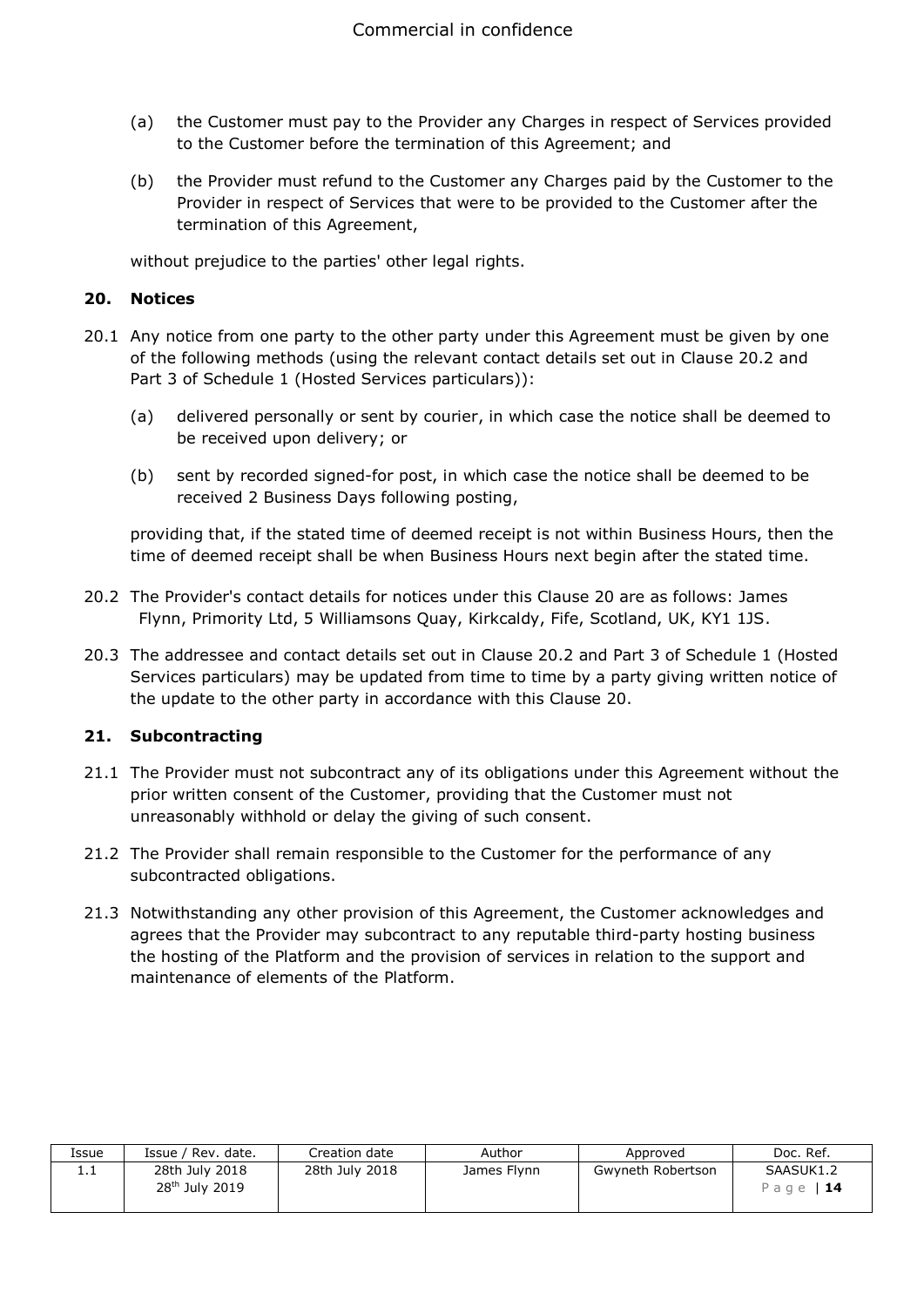# **22. General**

- 22.1 No breach of any provision of this Agreement shall be waived except with the express written consent of the party not in breach.
- 22.2 If any provision of this Agreement is determined by any court or other competent authority to be unlawful and/or unenforceable, the other provisions of this Agreement will continue in effect. If any unlawful and/or unenforceable provision would be lawful or enforceable if part of it were deleted, that part will be deemed to be deleted, and the rest of the provision will continue in effect (unless that would contradict the clear intention of the parties, in which case the entirety of the relevant provision will be deemed to be deleted).
- 22.3 This Agreement may not be varied except by a written document signed by or on behalf of each of the parties.
- 22.4 Neither party may without the prior written consent of the other party assign, transfer, charge, license or otherwise deal in or dispose of any contractual rights or obligations under this Agreement.
- 22.5 This Agreement is made for the benefit of the parties and is not intended to benefit any third party or be enforceable by any third party. The rights of the parties to terminate, rescind, or agree any amendment, waiver, variation or settlement under or relating to this Agreement are not subject to the consent of any third party.
- 22.6 Subject to Clause 16.1, this Agreement shall constitute the entire agreement between the parties in relation to the subject matter of this Agreement, and shall supersede all previous agreements, arrangements and understandings between the parties in respect of that subject matter.
- 22.7 This Agreement shall be governed by and construed in accordance with the laws of the jurisdiction and under any applicable law in the country of residence of the Customer.
- 22.8 The courts of the jurisdiction of the country of residence of the Customer shall have exclusive jurisdiction to adjudicate any dispute arising under, or in connection with this Agreement.

#### **23. Interpretation**

- 23.1 In this Agreement, a reference to a statute or statutory provision includes a reference to:
	- (a) that statute or statutory provision as modified, consolidated and/or re-enacted from time to time; and
	- (b) any subordinate legislation made under that statute or statutory provision.
- 23.2 The Clause headings do not affect the interpretation of this Agreement.

| Issue | Issue / Rev. date.                           | Creation date  | Author      | Approved          | Doc. Ref.              |
|-------|----------------------------------------------|----------------|-------------|-------------------|------------------------|
| 1.1   | 28th July 2018<br>28 <sup>th</sup> July 2019 | 28th July 2018 | James Flynn | Gwyneth Robertson | SAASUK1.2<br>Page   15 |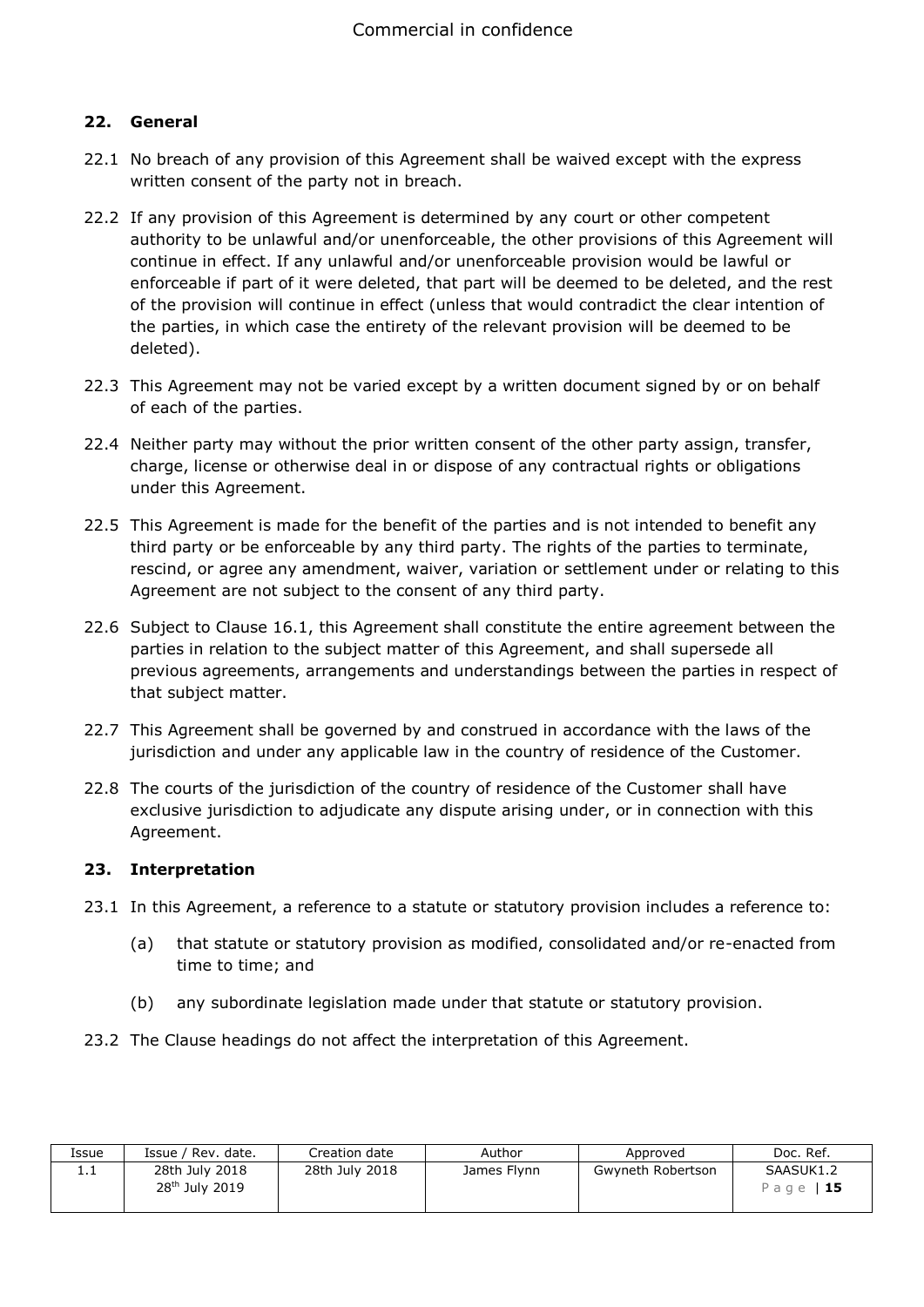23.3 In this Agreement, general words shall not be given a restrictive interpretation by reason of being preceded or followed by words indicating a particular class of acts, matters or things.

| Issue | Issue / Rev. date.                           | Creation date  | Author      | Approved          | Doc. Ref.              |
|-------|----------------------------------------------|----------------|-------------|-------------------|------------------------|
| .     | 28th July 2018<br>28 <sup>th</sup> July 2019 | 28th July 2018 | James Flynn | Gwyneth Robertson | SAASUK1.2<br>Page   16 |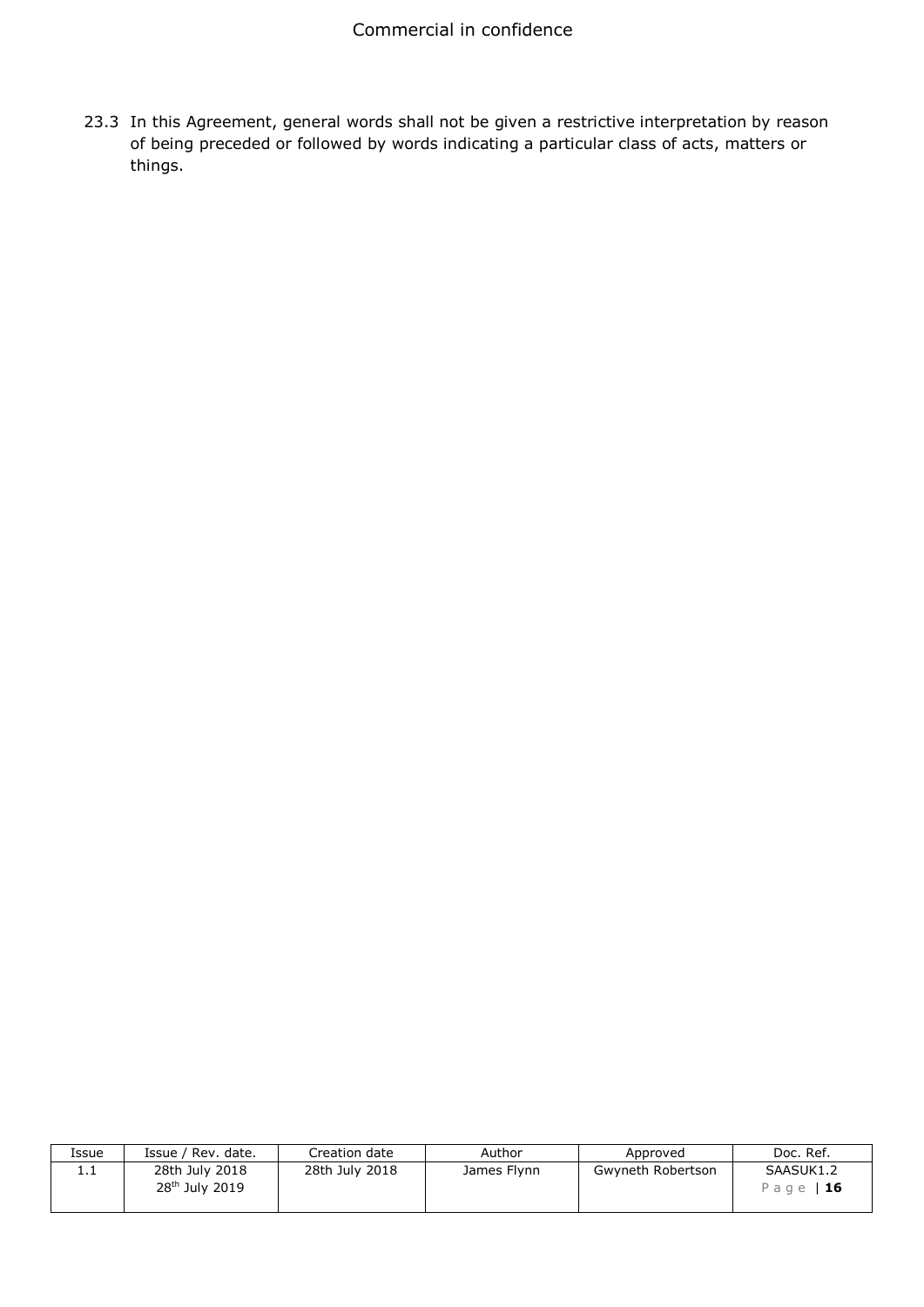# **Schedule 1 (Hosted Services particulars)**

# **1. Specification of Hosted Services**

- 3iVerify Portal A bespoke, secure, scalable and fully backed-up portal, deployed on the Microsoft Azure Cloud, that will allow The Customer to request, exchange and share information with their suppliers and carriers.
- An agreed set of electronic forms and/or questionnaires designed by The Provider to meet the specific business requirements of The Customer and the regulatory compliance requirements relating to Supplier Verification covered by the Food Safety Modernization Act
- A regular review of progress, quarterly in the first year and at least six monthly thereafter, to identify successes and areas for improvement to feed into the development road map and an agreed action plan to ensure the solution continues to deliver additional value.

# **2. Financial provisions**

**SAAS (software as a Service) Subscription fees:** Pricing based on up the number of active suppliers and carriers being managed in the 3iVerify system at any time.

A monthly invoice shall be raised in £GBP, in advance, by Primority Ltd and emailed to the main customer contact.

| Issue    | Issue / Rev. date.                           | Creation date  | Author      | Approved          | Doc. Ref.              |
|----------|----------------------------------------------|----------------|-------------|-------------------|------------------------|
| <b>.</b> | 28th July 2018<br>28 <sup>th</sup> July 2019 | 28th July 2018 | James Flynn | Gwyneth Robertson | SAASUK1.2<br>Page   17 |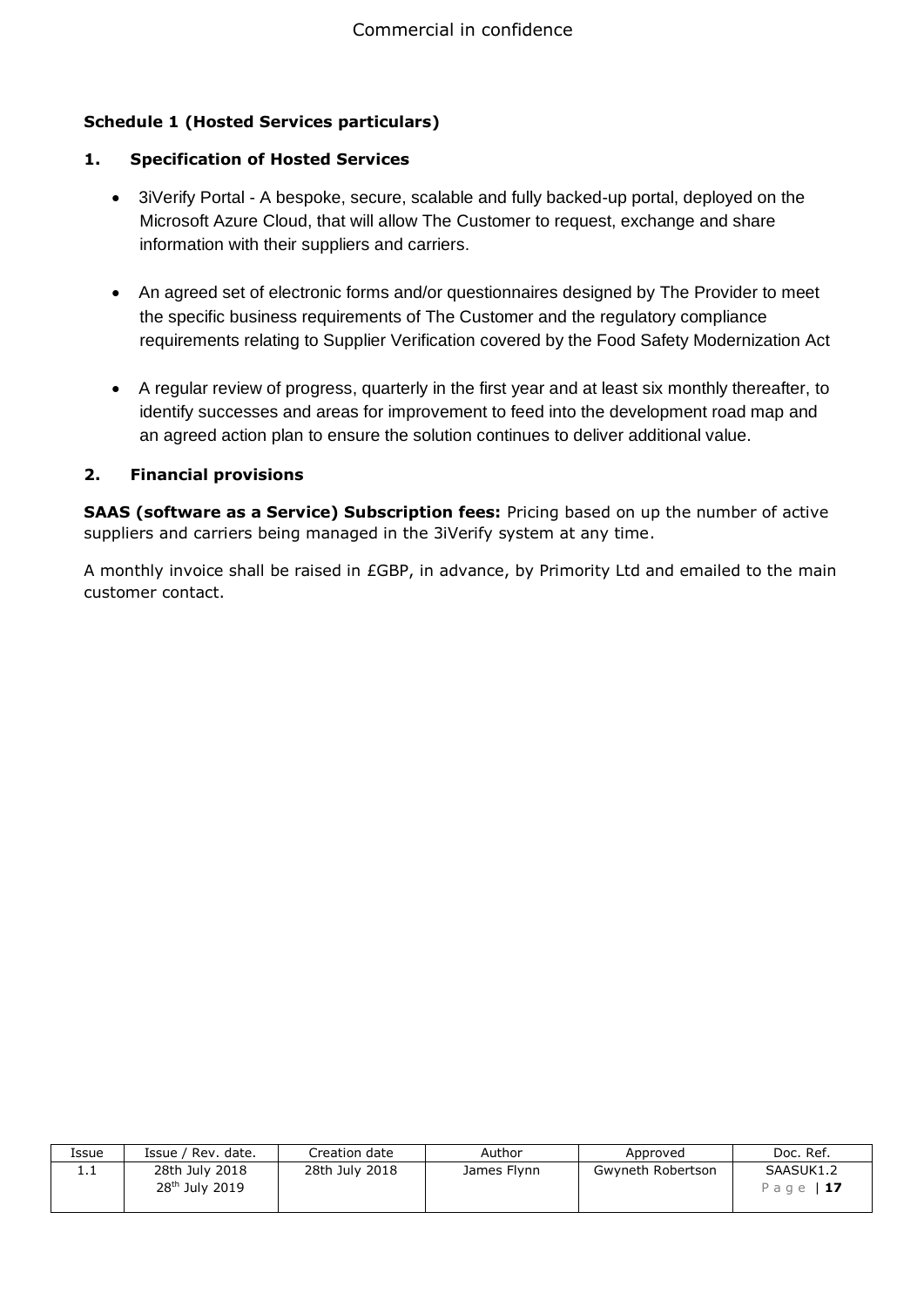# **Schedule 2 (Acceptable Use Policy)**

#### **1. Introduction**

- 1.1 This acceptable use policy (the "**Policy**") sets out the rules governing:
	- (a) the use of the website at www.3iverify.com, any successor website, and the services available on that website or any successor website (the "**Services**"); and
	- (b) the transmission, storage and processing of content by you, or by any person on your behalf, using the Services ("**Content**").
- 1.2 References in this Policy to "you" are to any Customer for the Services and any individual user of the Services (and "your" should be construed accordingly); and references in this Policy to "us" are to the Provider (Primority Ltd) (and "we" and "our" should be construed accordingly).
- 1.3 By using the Services, you agree to the rules set out in this Policy.
- 1.4 We will ask for your express agreement to the terms of this Policy before you upload or submit any Content or otherwise use the Services.
- 1.5 You must be competent to use the Services; and by using the Services, you warrant and represent to us that you are competent to use the Services.

#### **2. General usage rules**

- 2.1 You must not use the Services in any way that causes, or may cause, damage to the Services or impairment of the availability or accessibility of the Services.
- 2.2 You must not use the Services:
	- (a) in any way that is unlawful, illegal, fraudulent or harmful; or
	- (b) in connection with any unlawful, illegal, fraudulent or harmful purpose or activity.
- 2.3 You must ensure that all Content complies with the provisions of this Policy.

# **3. Unlawful Content**

- 3.1 Content must not be illegal or unlawful, must not infringe any person's legal rights, and must not be capable of giving rise to legal action against any person (in each case, in any jurisdiction and under any applicable law).
- 3.2 Content must not:
	- (a) be libelous or maliciously false;
	- (b) be obscene or indecent;

| Issue    | Issue / Rev. date.                           | Creation date  | Author      | Approved          | Doc. Ref.              |
|----------|----------------------------------------------|----------------|-------------|-------------------|------------------------|
| <b>.</b> | 28th July 2018<br>28 <sup>th</sup> July 2019 | 28th July 2018 | James Flynn | Gwyneth Robertson | SAASUK1.2<br>Page   18 |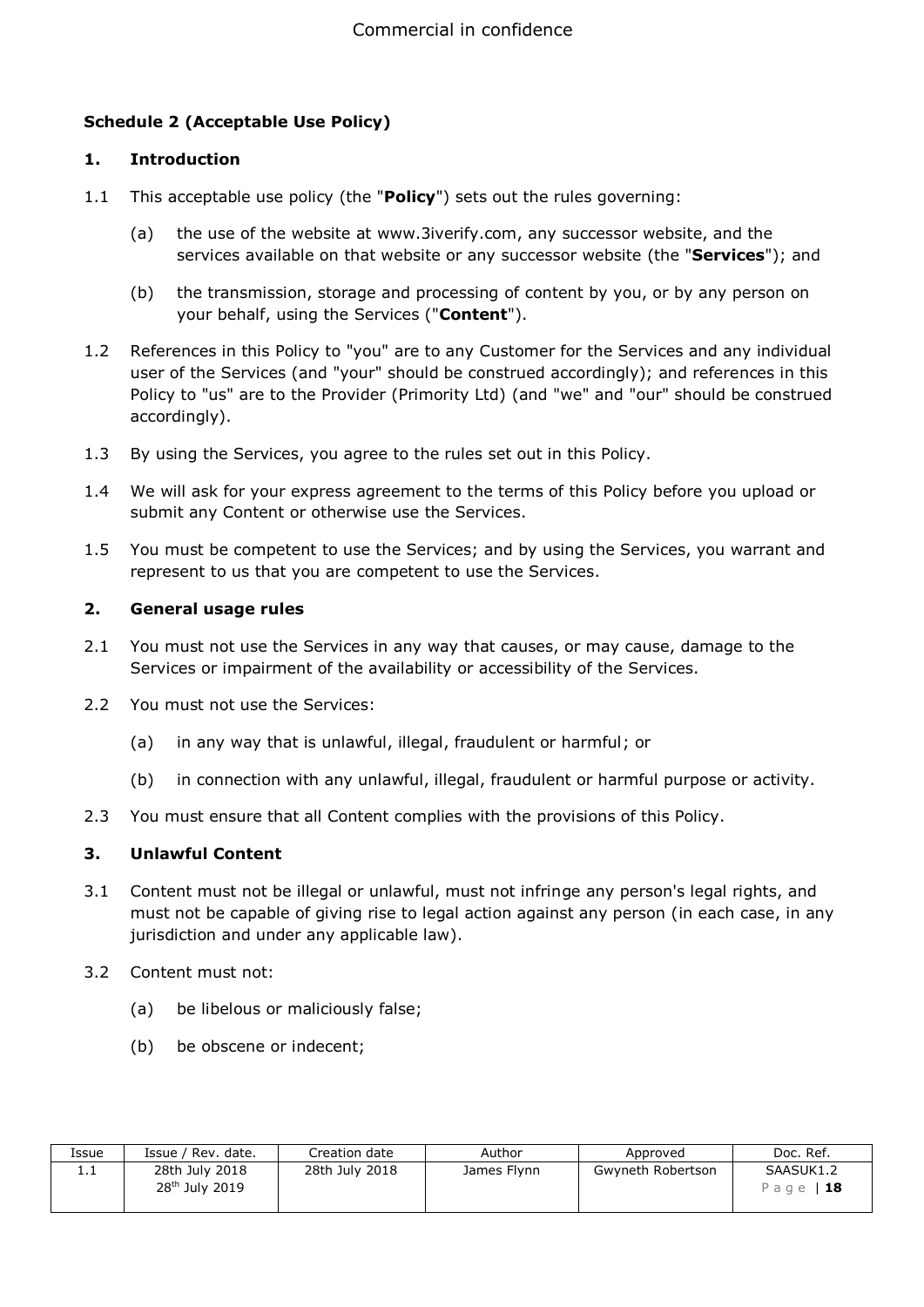- (c) infringe any copyright, moral right, database right, trade mark right, design right, right in passing off, or other intellectual property right;
- (d) infringe any right of confidence, right of privacy or right under data protection legislation;
- (e) constitute negligent advice or contain any negligent statement;
- (f) constitute an incitement to commit a crime, instructions for the commission of a crime or the promotion of criminal activity;
- (g) be in contempt of any court, or in breach of any court order;
- (h) constitute a breach of racial or religious hatred or discrimination legislation;
- (i) be blasphemous;
- (j) constitute a breach of official secrets legislation; or
- (k) constitute a breach of any contractual obligation owed to any person.
- 3.3 You must ensure that Content is not and has never been the subject of any threatened or actual legal proceedings or other similar complaint.

#### **4. Graphic material**

- 4.1 Content must be appropriate for all persons who have access to or are likely to access the Content in question, and in particular for children over 12 years of age.
- 4.2 Content must not depict violence in an explicit, graphic or gratuitous manner.
- 4.3 Content must not be pornographic, or sexually explicit.

# **5. Factual accuracy**

- 5.1 Content must not be untrue, false, inaccurate or misleading.
- 5.2 Statements of fact contained in Content and relating to persons (legal or natural) must be true; and statements of opinion contained in Content and relating to persons (legal or natural) must be reasonable, be honestly held and indicate the basis of the opinion.

#### **6. Negligent advice**

- 6.1 Content must not consist of or contain any legal, financial, investment, taxation, accountancy, medical or other professional advice, and you must not use the Services to provide any legal, financial, investment, taxation, accountancy, medical or other professional advisory services.
- 6.2 Content must not consist of or contain any advice, instructions or other information that may be acted upon and could, if acted upon, cause death, illness or personal injury, damage to property, or any other loss or damage.

| Issue    | Issue / Rev. date.                           | Creation date  | Author      | Approved          | Doc. Ref.              |
|----------|----------------------------------------------|----------------|-------------|-------------------|------------------------|
| <b>.</b> | 28th July 2018<br>28 <sup>th</sup> July 2019 | 28th July 2018 | James Flynn | Gwyneth Robertson | SAASUK1.2<br>Page   19 |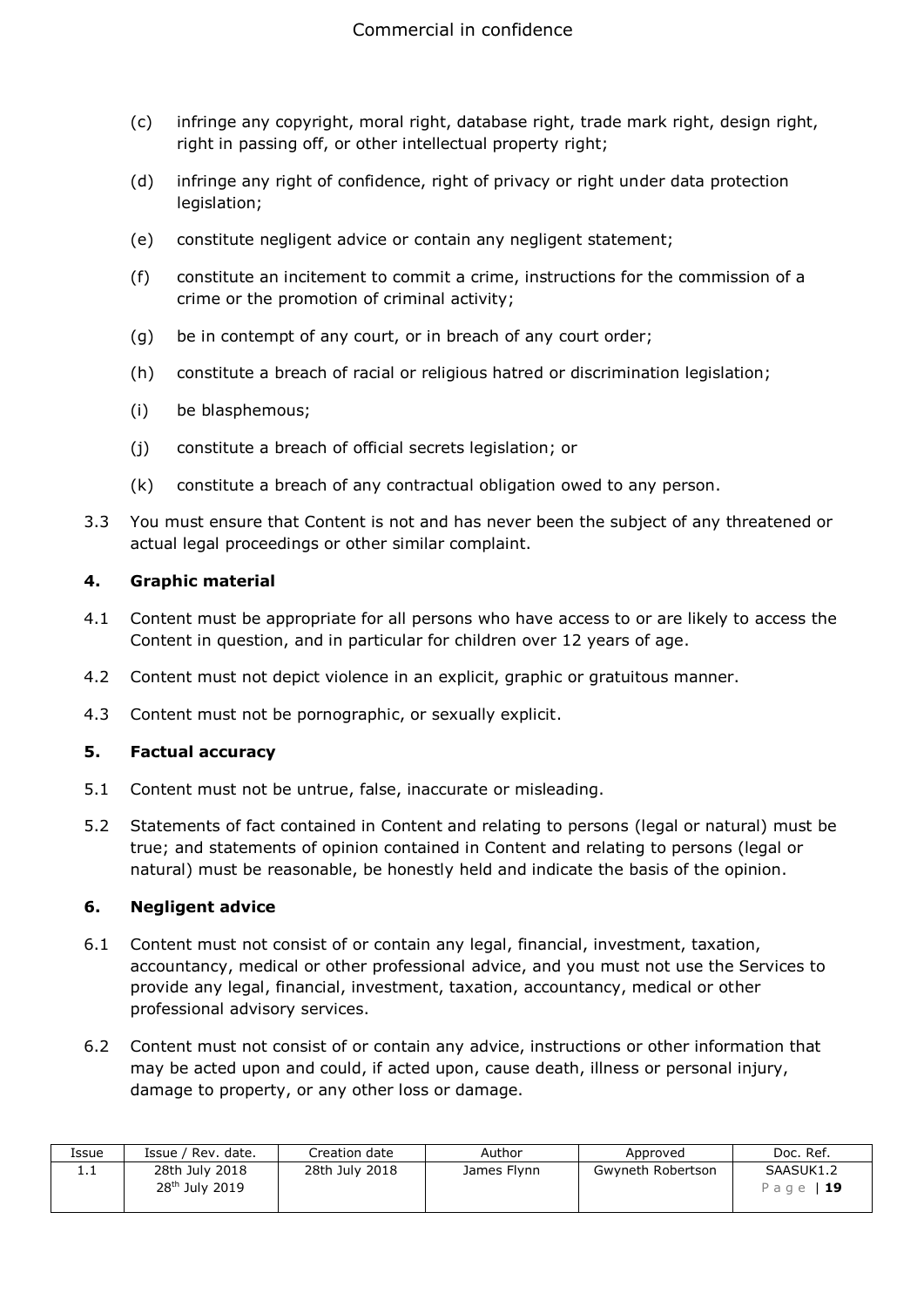# **7. Etiquette**

- 7.1 Content must be appropriate, civil and tasteful, and accord with generally accepted standards of etiquette and behaviour on the internet.
- 7.2 Content must not be offensive, deceptive, threatening, abusive, harassing, menacing, hateful, discriminatory or inflammatory.
- 7.3 Content must not be liable to cause annoyance, inconvenience or needless anxiety.
- 7.4 You must not use the Services to send any hostile communication or any communication intended to insult, including such communications directed at a particular person or group of people.
- 7.5 You must not use the Services for the purpose of deliberately upsetting or offending others.
- 7.6 You must not unnecessarily flood the Services with material relating to a particular subject or subject area, whether alone or in conjunction with others.
- 7.7 You must ensure that Content does not duplicate other content available through the Services.
- 7.8 You must ensure that Content is appropriately categorised.
- 7.9 You should use appropriate and informative titles for all Content.
- 7.10 You must at all times be courteous and polite to other users of the Services.

#### **8. Marketing and spam**

- 8.1 You must not use the Services for any purpose relating to the marketing, advertising, promotion, sale or supply of any product, service or commercial offering.
- 8.2 Content must not constitute or contain spam, and you must not use the Services to store or transmit spam - which for these purposes shall include all unlawful marketing communications and unsolicited commercial communications.
- 8.3 You must not send any spam or other marketing communications to any person using any email address or other contact details made available through the Services or that you find using the Services.
- 8.4 You must not use the Services to promote or operate any chain letters, Ponzi schemes, pyramid schemes, matrix programs, "get rich quick" schemes or similar letters, schemes or programs.

# **9. Gambling**

9.1 You must not use the Services for any purpose relating to gambling, gaming, betting, lotteries, sweepstakes, prize competitions or any gambling-related activity.

| Issue    | ' Rev. date.<br>Issue /                      | Creation date  | Author      | Approved          | Doc. Ref.              |
|----------|----------------------------------------------|----------------|-------------|-------------------|------------------------|
| <b>.</b> | 28th July 2018<br>28 <sup>th</sup> July 2019 | 28th July 2018 | James Flynn | Gwyneth Robertson | SAASUK1.2<br>Page   20 |